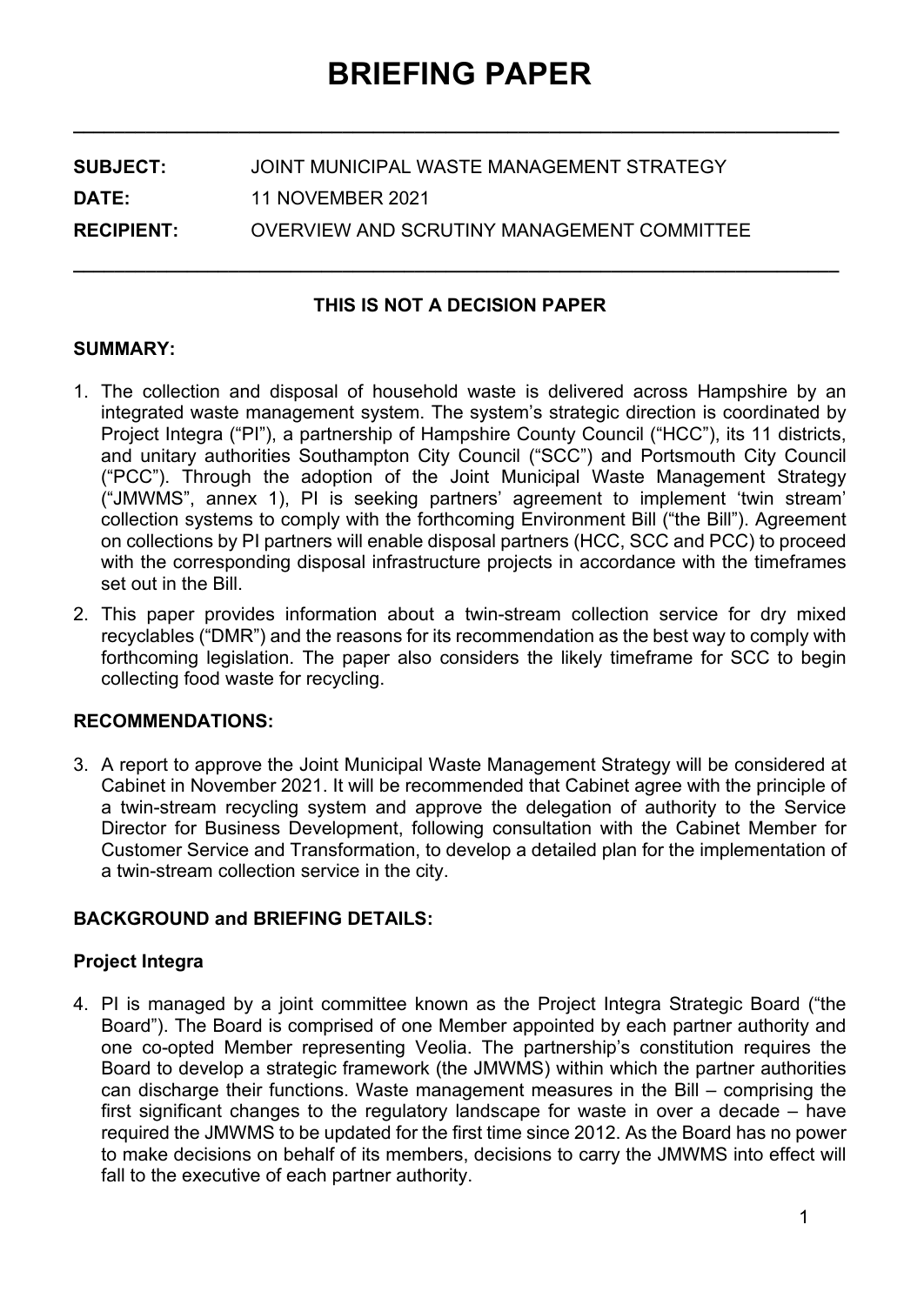5. The JMWMS comprises the following strategic commitments for partners:

| <b>Strategic Objective</b>      | <b>Strategic Actions</b>                                                                                       |
|---------------------------------|----------------------------------------------------------------------------------------------------------------|
| Partnership Working             | Adopting a whole systems approach to<br>$\bullet$<br>waste services in Hampshire                               |
| Recyclables Material Management | Commitment to move to a twin stream<br>$\bullet$<br>system for dry recyclables.                                |
|                                 | Commitment to reducing contamination of<br>all waste streams through joint working.                            |
| <b>Waste Reduction</b>          | Support the aim of reducing waste in<br>$\bullet$<br>Hampshire.                                                |
|                                 | Commitment to work together to increase<br>the reuse of bulky waste.                                           |
| <b>Best Practice</b>            | Commitment to reviewing and sharing best<br>٠<br>practice to improve both performance and<br>service delivery. |
| Service Delivery                | Commitment to consistent communications<br>to support service delivery across the<br>partnership.              |

## **Forthcoming legislation**

- 6. The Bill sets out the legislative framework that will enable Government to establish post-Brexit governance arrangements for environmental matters and implement the Resources and Waste Strategy for England (2018), delivering on the ambition of the 25-year Environment Plan to protect and enhance the environment. The Bill has recently passed through third reading in both houses, with amendments now under consideration by the House of Commons.
- 7. The key aim of the Bill's consistency in recycling collections measures is to ensure a consistent range of material is collected for recycling at the kerbside across England, increasing the rate of recycling and maximising material quality. This includes the introduction of mandatory weekly food waste collections by local authorities in England.
- 8. Based on information gathered from the most recent Government consultations, the following DMR materials will need to be collected from 2023/24 (subject to transitional implementation):
	- A. cardboard;
	- B. paper;
	- C. aluminium and steel cans;
	- D. plastic bottles;
	- E. pots, tubs and trays ("PTTs");
	- F. cartons;
	- G. glass; and,
	- H. plastic film (from 2026/27).
- 9. The Hampshire integrated waste system does not currently provide for the collection of (e), (f) or (h). Accordingly, new materials recycling facility ("MRF") infrastructure will need to be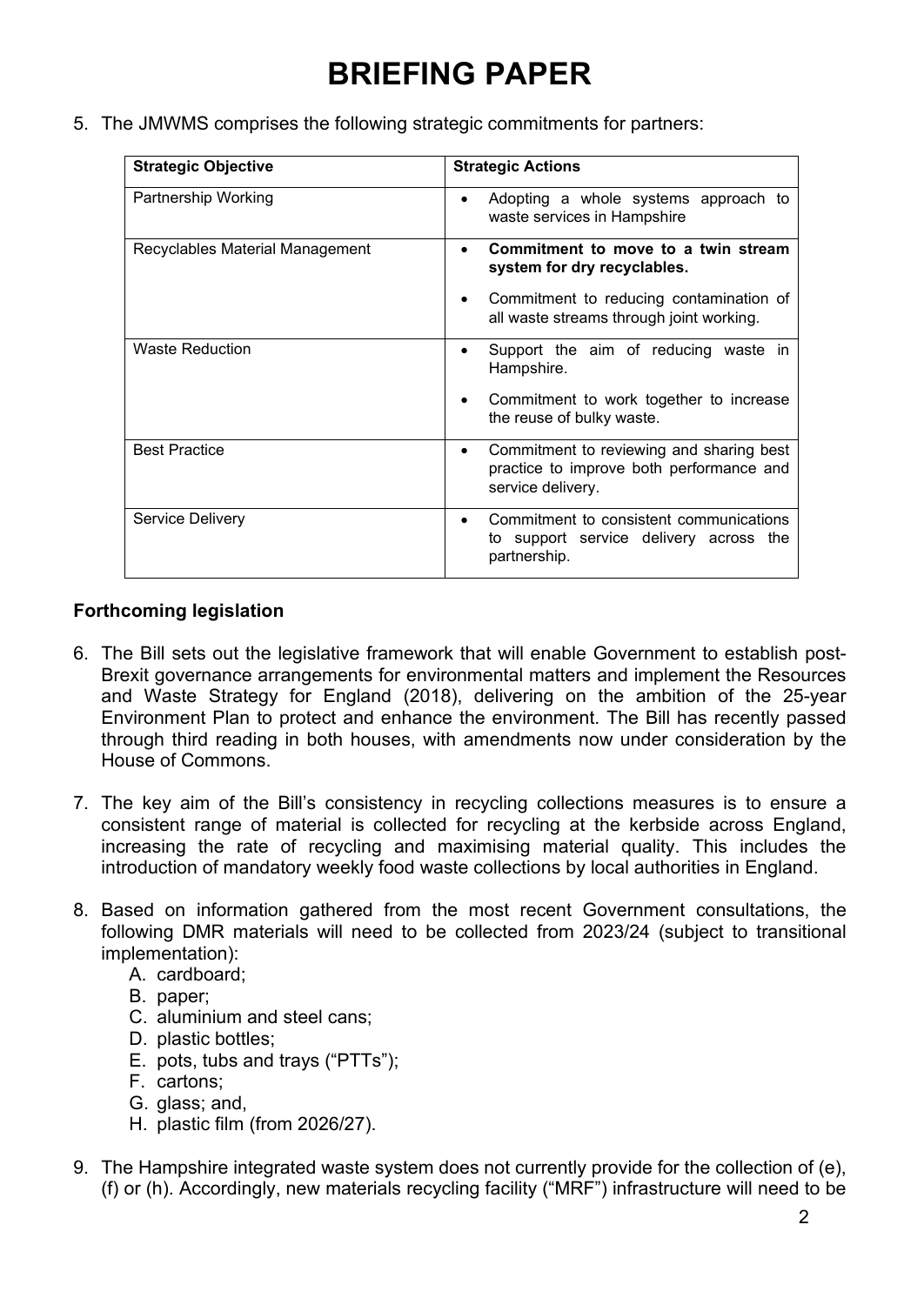built (existing MRFs at Alton and Portsmouth are not capable of processing PTTs, plastic films, cartons or glass).

## **Twin-stream collection systems and food waste.**

- 10.A twin-stream system maintains the existing number of containers for DMR (two), but the containers will be used for a different mix of recycling. Glass, cartons, plastics, tin cans and aerosols would go into the existing, blue-lidded recycling bin, with paper and cardboard (fibres) in a separate bin (this is represented visually in ANNEX 2 below). Modelling work by Wood Consultants on behalf of PI considered how the introduction of different DMR collection systems would affect the performance, costs and carbon output both of individual authorities and the integrated Hampshire waste system as a whole. It concluded that a twinstream DMR collection was the best solution as it would lead to a significant increase in recycling performance, and a reduction in carbon emissions equivalent to the kerbside sort option but with lower total costs. Notwithstanding the Government's preference for kerbside sort (where materials are sorted by material type at the kerbside), twin-streaming will meet the requirements of the Bill as a solution which is technically and economically practicable. Introducing kerbside sort would require three additional DMR containers for residents.
- 11.The Government will expect local authorities with long-term waste disposal contracts to begin collecting food waste as soon as contracts allow from 2023/24. In its most recent consultation, the Government anticipates setting a date between 2024/25 and 2030/31 as a final deadline. In practice, the timeframe for SCC to start collecting food waste will be determined by the timeframe in which the disposal contractor (Veolia) can provide food waste treatment capacity (anaerobic digestion) and relevant upgrades to transfer station infrastructure for the Hampshire integrated waste system. To collect food waste, SCC will be required to:
	- A. procure a new fleet of specialised food-waste collection vehicles;
	- B. supply a 'kitchen caddy' (internal container) and an external container to households; and,
	- C. develop and implement a communications plan for the new service.

## **FINANCIAL/RESOURCE/LEGAL/POLICY Implications:**

## **Financial**

12.There are no direct financial implications of adopting the recommendations at this stage. The approval of the JMWMS is a commitment to achieve a set of high-level strategic priorities, driven by the Bill. It is anticipated that changes to the way waste is collected following the enactment of the Bill will require additional capital investment and potentially incur ongoing revenue costs. These are not yet known as they are dependent on the final outcomes of the Bill. Consultations indicate that there will be some New Burdens funding for local authorities to meet these costs, although there are no details on how this will work and there is a possibility that some costs may have to be met by the local authorities themselves. This includes a potential requirement for SCC to co-fund the building of a new twin-stream MRF at Chicken Hall Lane in Eastleigh in accordance with the tripartite disposal cost-sharing arrangements between SCC, HCC and PCC. It is estimated that the SCC share could be around £3M. An outline business case it being prepared for Change Authority Board in November 2021. A decision will be brought to Cabinet in due course following the completion of a full business case when sufficient detail about the measures in the Bill is available.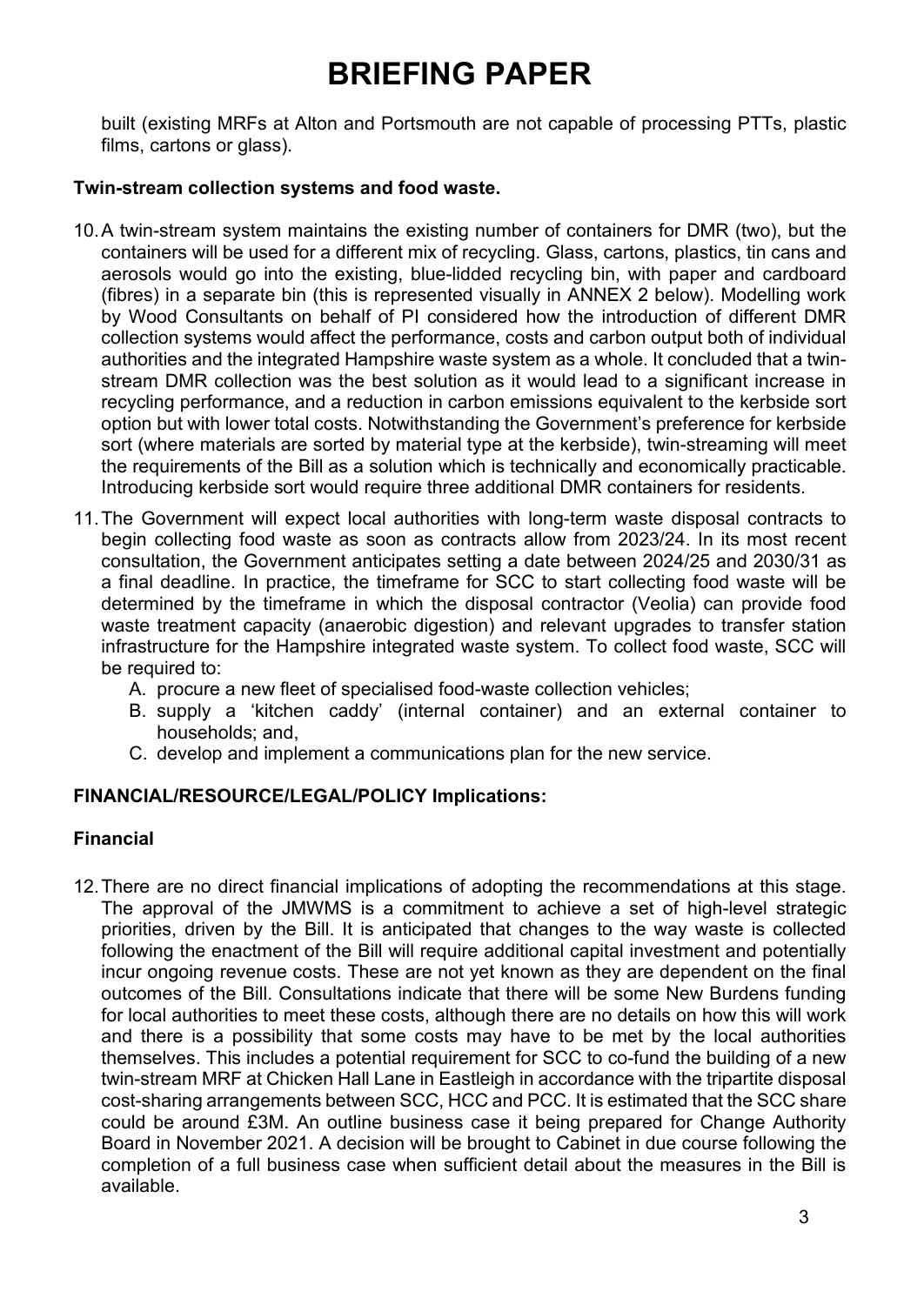## **Resource**

13.The recommendations explained in this paper have no direct property implications for the reasons set out in paragraph 12. In relation to the separate weekly collection of food waste by SCC, it is anticipated that additional depot capacity may be required to accommodate a fleet of food-waste collection vehicles.

## **Legal and Policy**

- 14.SCC must comply with its legal duties arising from the Environmental Protection Act 1990, as amended ("EPA 1990"), in particular ss 45, 45A & 51 (relating to the collection and disposal of household waste and recycling) and reg 12 of the Waste (England and Wales) Regulations 2011, as amended. The Bill intends for s 45A of the EPA 1990 (requiring the collection of at least two types of recyclable waste together or individually separated from the rest of the household waste) to be amended to require the consistent collection of a wider range of materials by local authorities, including the collection of food waste at least once a week. In exercising its waste management duties, SCC must pay regard to its obligations pursuant to the Equality Act 2010, in particular, the Public Sector Equality Duty ('PSED') set out in s 149 of the Act.
- 15.In implementing the JMWMS, SCC must consider and act fully and wholly in accordance with relevant Policy Framework Plans, in particular the Local Development Framework and Local Area Action Plans and the Sustainable Community Strategy. A new 'Managing the Local Environment' policy will be required for the introduction of food waste and twin-stream DMR collections.
- 16.The approval of the JMWMS is consistent with commitments in the Greener City Charter to work in partnership and to minimise waste. The implementation of twin streaming will increase recycling rates, helping to meet the goal in the Greener City Plan of doubling recycling rates by 2030.

## **TIMESCALES & PROCUREMENT:**

17.The decision paper to approve the JMWMS and delegate the development of a detailed plan to implement a twin-stream collection system will be taken to Cabinet in November 2021. Committing to twin streaming by approving the JMWMS will enable work to progress – through tripartite disposal arrangements between HCC, SCC and PCC – on the significant infrastructure changes needed to meet the requirements of the Bill. A decision relating to the building of a new material recycling facility ("MRF") at Chicken Hall Lane in Eastleigh is due to be brought to Cabinet in 2022.

## **RISK MANAGEMENT IMPLICATIONS:**

- 18.Risk has been identified as high in relation to SCC's ability to meet future legislative requirements in relation to the collection and disposal of controlled waste, should it decide against approval of the JMWMS and twin streaming.
	- A decision by SCC not to adopt the JMWMS would call into question its continued membership of PI and its contractual commitments in relation to disposal. SCC has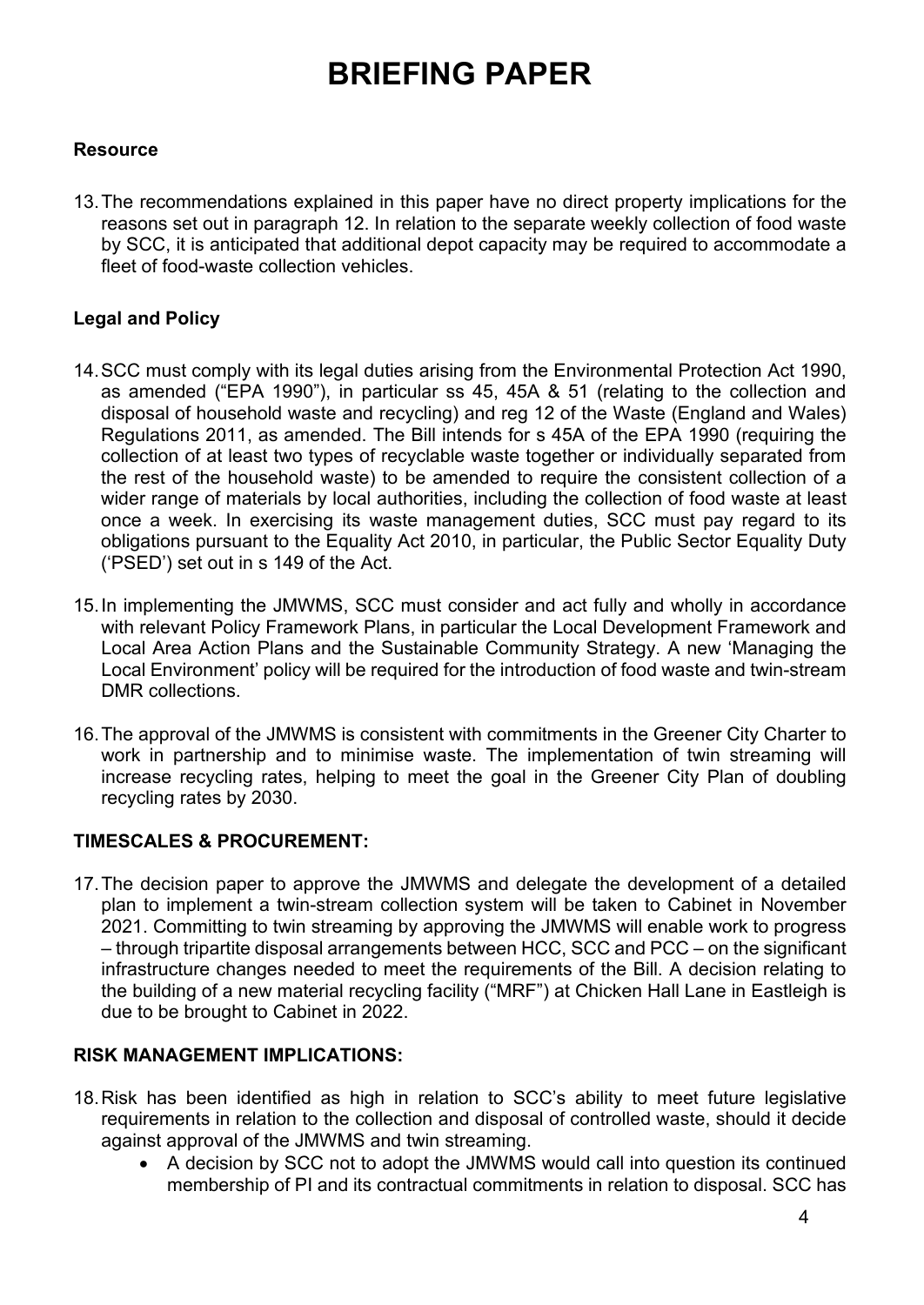rights and liabilities under the disposal contract between HCC and Veolia with respect to its administrative area, including ownership of capital assets worth over £9m. This contract ends in 2030. This paper has not considered whether early termination is provided for by the relevant contracts. This notwithstanding, it is submitted that leaving should not be considered a viable option at the present time because of the significant strategic and costs advantages participation in the Hampshire integrated waste management system affords SCC.

• To mitigate the risk of any partner failing to approve the JMWMS, the principles of the strategy were agreed by partners at a meeting of the Board on 30 July 2021.

## **Appendices**

Annex 1: Joint Municipal Waste Management Strategy

| Further Information Available From: | Name:   | Stephen Barratt - Senior Policy and<br><b>Strategy Officer</b> |
|-------------------------------------|---------|----------------------------------------------------------------|
|                                     | Tel:    | 023 80 833714                                                  |
|                                     | E-mail: | stephen.barratt@southampton.gov.uk                             |

## **ANNEX 2 – Current collections vs twin streaming**

## **Current Twin-stream**

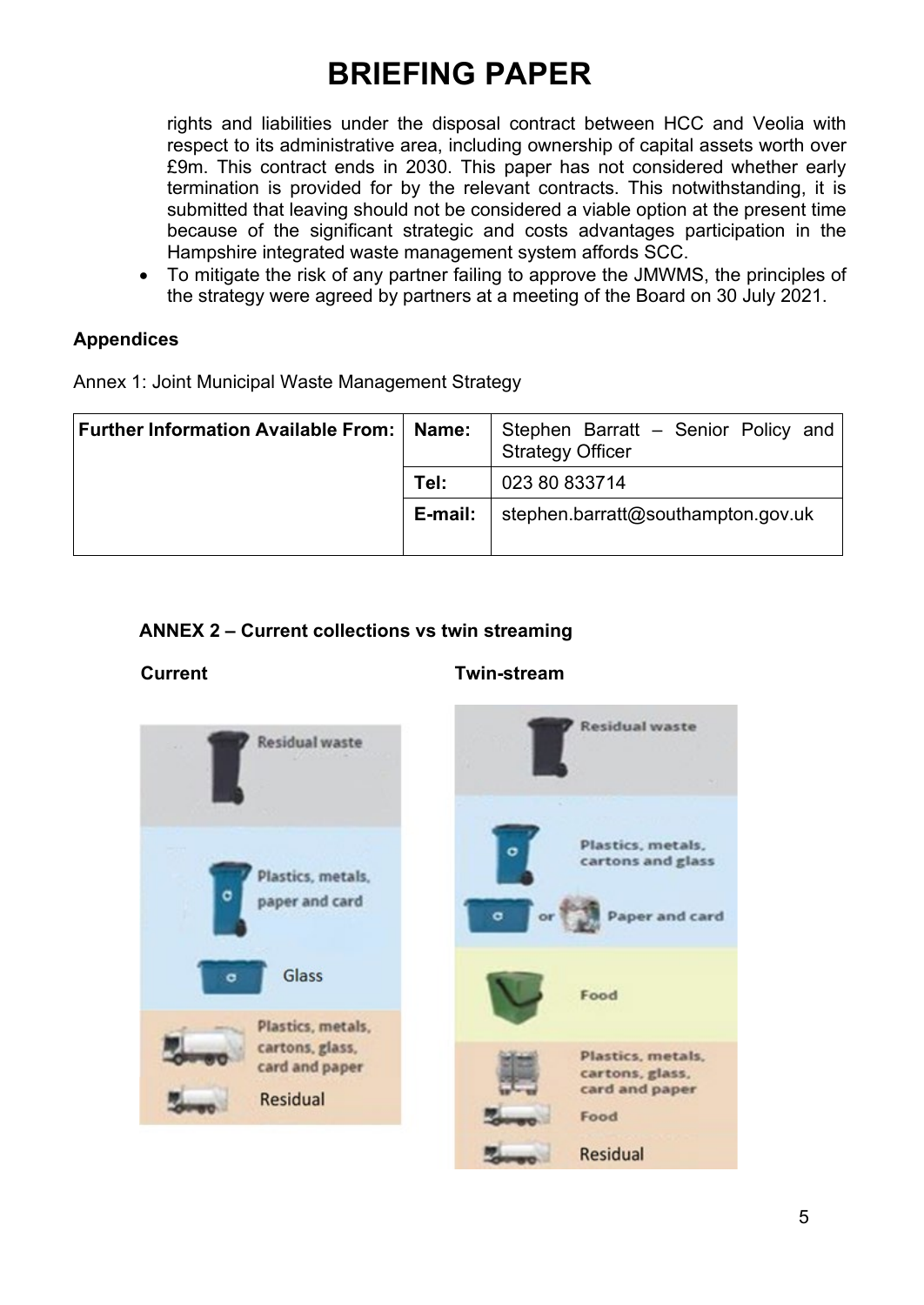

Project Integra

## **Joint Municipal Waste Management Strategy**

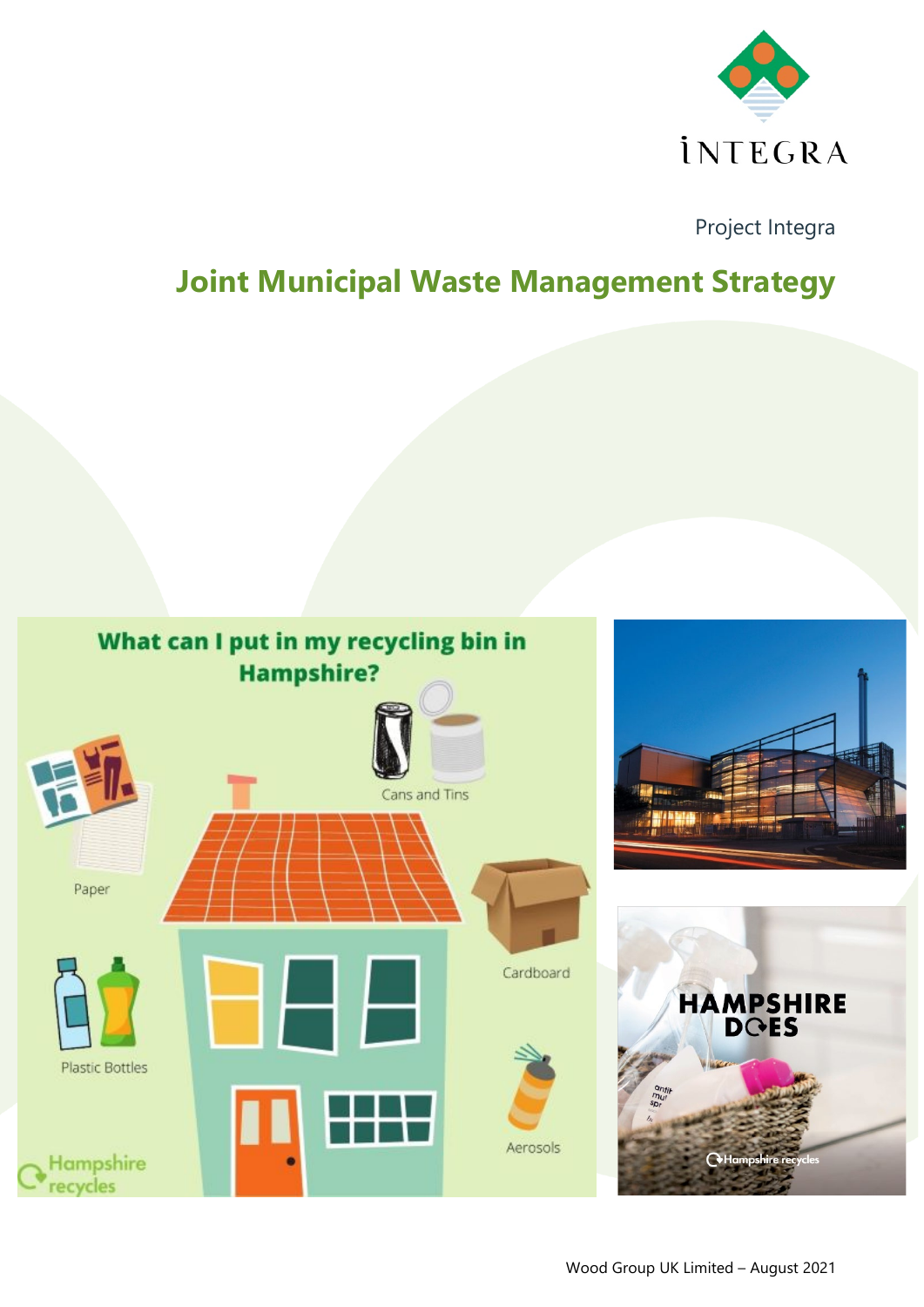

#### **Report for**

Project Integra

#### **Main contributors**

Jennifer Allen Christian Knudsen Richard Garfield

#### **Issued by**

Signature here

.................................................................................

Jennifer Allen

#### **Approved by**

Signature here

.................................................................................

Richard Garfield

#### **Wood Group UK Limited**

Shinfield Park Reading RG2 9FW United Kingdom Tel +44 (0)118 913 1234

Doc Ref. PI JMWMS Final

#### **Copyright and non-disclosure notice**

The contents and layout of this report are subject to copyright owned by Wood (© Wood Group UK Limited 2020) save to the extent that copyright has been legally assigned by us to another party or is used by Wood under licence. To the extent that we own the copyright in this report, it may not be copied or used without our prior written agreement for any purpose other than the purpose indicated in this report. The methodology (if any) contained in this report is provided to you in confidence and must not be disclosed or copied to third parties without the prior written agreement of Wood. Disclosure of that information may constitute an actionable breach of confidence or may otherwise prejudice our commercial interests. Any third party who obtains access to this report by any means will, in any event, be subject to the Third Party Disclaimer set out below.

#### **Third party disclaimer**

Any disclosure of this report to a third party is subject to this disclaimer. The report was prepared by Wood at the instruction of, and for use by, our client named on the front of the report. It does not in any way constitute advice to any third party who is able to access it by any means. Wood excludes to the fullest extent lawfully permitted all liability whatsoever for any loss or damage howsoever arising from reliance on the contents of this report. We do not however exclude our liability (if any) for personal injury or death resulting from our negligence, for fraud or any other matter in relation to which we cannot legally exclude liability.

#### **Management systems**

This document has been produced by Wood Group UK Limited in full compliance with our management systems, which have been certified to ISO 9001, ISO 14001 and ISO 45001 by Lloyd's Register.

#### **Document revisions**

| No.            | <b>Details</b>              | Date         |
|----------------|-----------------------------|--------------|
| V <sub>1</sub> | First draft                 | 15 July 2021 |
| V <sub>2</sub> | Second draft                | 21 July 2021 |
| V <sub>3</sub> | Third draft                 | 27 July 2021 |
| V4             | Draft for release to client | 29 July 2021 |
| V5             | <b>Final Draft</b>          | 23 Aug 2021  |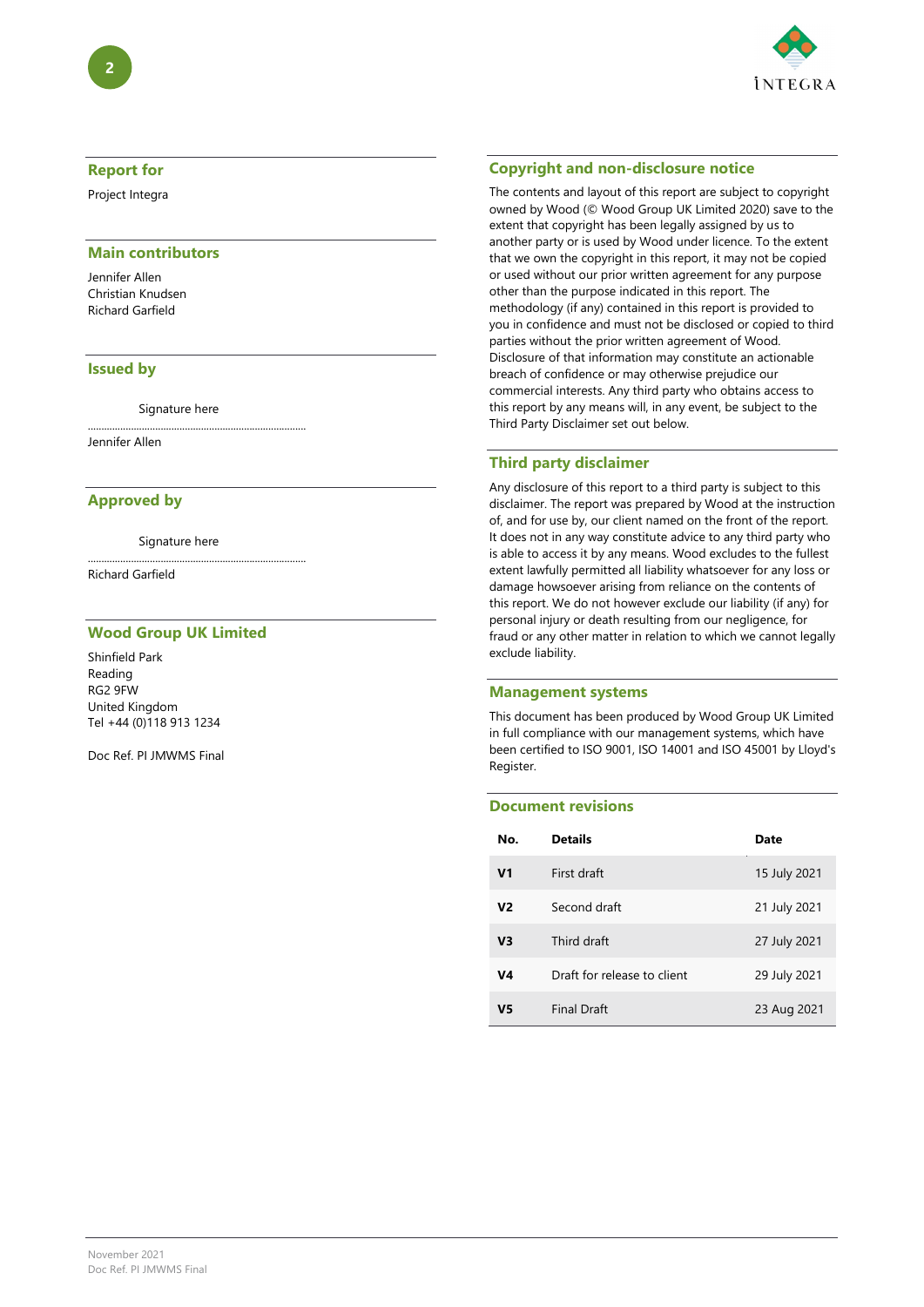

## **Contents**

| 1.  | <b>Introduction to Project Integra</b>                                                                                                                                                                                                                                              | 5                                |
|-----|-------------------------------------------------------------------------------------------------------------------------------------------------------------------------------------------------------------------------------------------------------------------------------------|----------------------------------|
| 1.1 | <b>Working Groups</b>                                                                                                                                                                                                                                                               | 5                                |
| 1.2 | Our Vision                                                                                                                                                                                                                                                                          | 6                                |
| 1.3 | Joint Municipal Waste Management Strategy - Principles                                                                                                                                                                                                                              | 6                                |
| 2.  | <b>Performance and Service Delivery</b>                                                                                                                                                                                                                                             | 8                                |
| 2.1 | Current services                                                                                                                                                                                                                                                                    | 9                                |
| 2.2 | Infrastructure                                                                                                                                                                                                                                                                      | 10                               |
| 3.  | <b>Policy and legislative drivers</b>                                                                                                                                                                                                                                               | 11                               |
| 3.1 | International and National Policy & Legislation<br>Circular Economy<br>A Green Future: Our 25 Year Plan to Improve the Environment (policy paper) January 2018<br>Our waste, our resources: a strategy for England (Draft), December 2018<br>Environment Bill 2020                  | 11<br>11<br>11<br>12<br>12       |
| 3.2 | Drivers for Change<br><b>National Policy</b><br><b>Budgetary pressures</b><br>Investment in Infrastructure                                                                                                                                                                          | 13<br>13<br>13<br>14             |
| 4.  | <b>JMWMS Key Objectives</b>                                                                                                                                                                                                                                                         | 15                               |
| 4.1 | Partnership Working<br>Whole system thinking at PI level<br>Development of and commitment towards revised JMWMS Implementation Plan<br>Setting agreed performance indicators and targets<br>Revision to PI funding arrangements<br>Identification of external funding opportunities | 15<br>15<br>15<br>16<br>16<br>16 |
| 4.2 | Recyclable Material Management<br>Introduction of two stream collections<br>Reduced contamination<br>Retained and maximised income share for materials                                                                                                                              | 17<br>17<br>18<br>18             |
| 4.3 | <b>Waste Reduction</b><br>Development and delivery of waste prevention initiatives<br>Increased reuse from bulky waste<br>Continued promotion of home composting                                                                                                                    | 18<br>19<br>19<br>19             |
| 4.4 | <b>Best Practice</b><br>Zero waste to landfill<br>Evaluation and introduction of alternative fuels for vehicles<br>Identification and evaluation of alternative technologies                                                                                                        | 20<br>20<br>20<br>21             |
| 4.5 | Service Delivery<br>Consistent, best practice approach to service provision<br>Improved and consistent communications campaigns<br>Consistent approach to staff training<br>Increased cross boundary working                                                                        | 21<br>21<br>21<br>22<br>22       |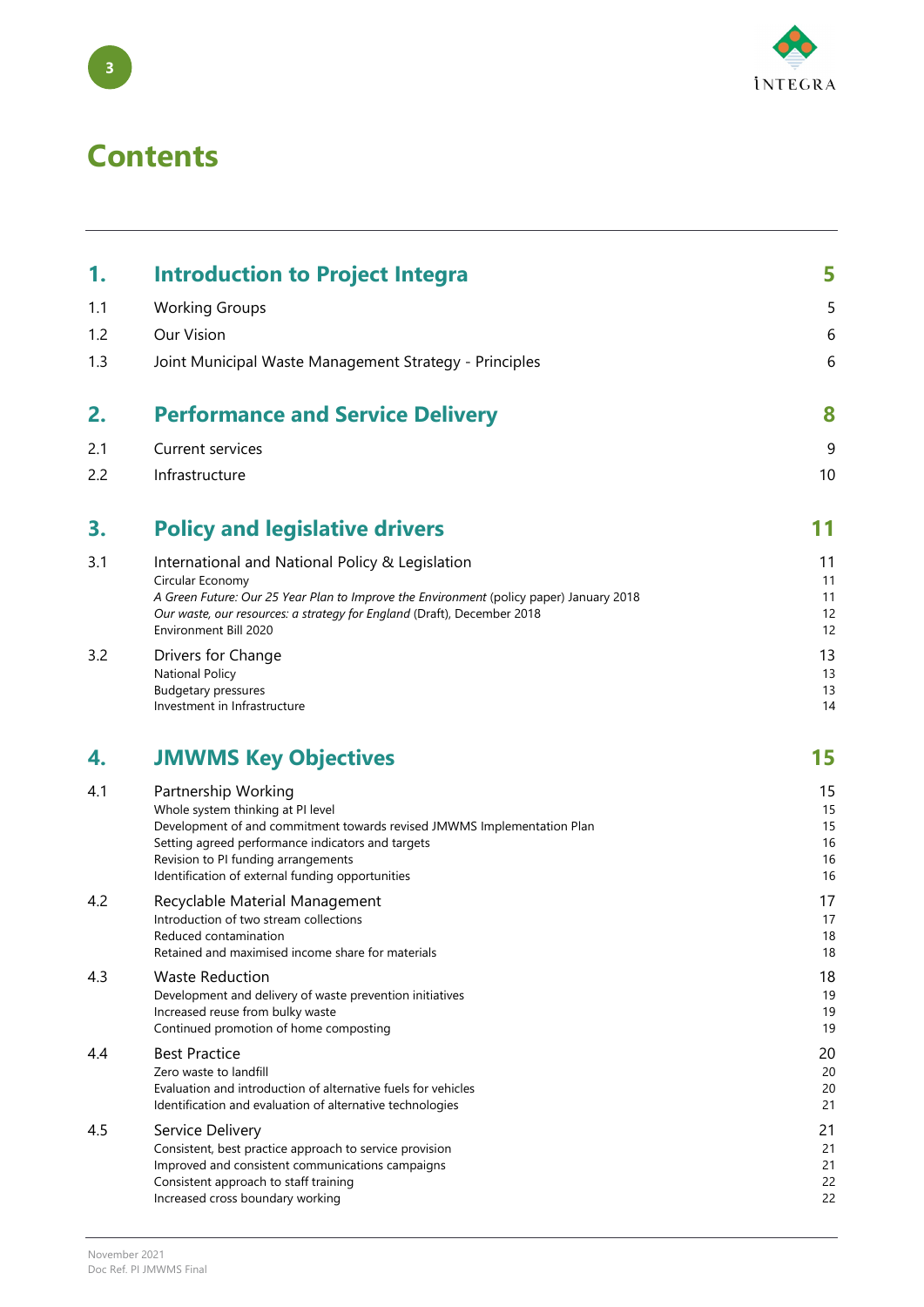

|    | Sharing of customer satisfaction surveys for the benefit of all partners | 22 |
|----|--------------------------------------------------------------------------|----|
| 5. | <b>Action Plan</b>                                                       | 23 |
|    | <b>Appendix one: The strategic options considered</b>                    | 24 |
|    | Identification of strategic options                                      | 24 |
|    | Officers workshop                                                        | 24 |
|    | Options appraisal                                                        | 25 |
|    | Members workshop                                                         | 25 |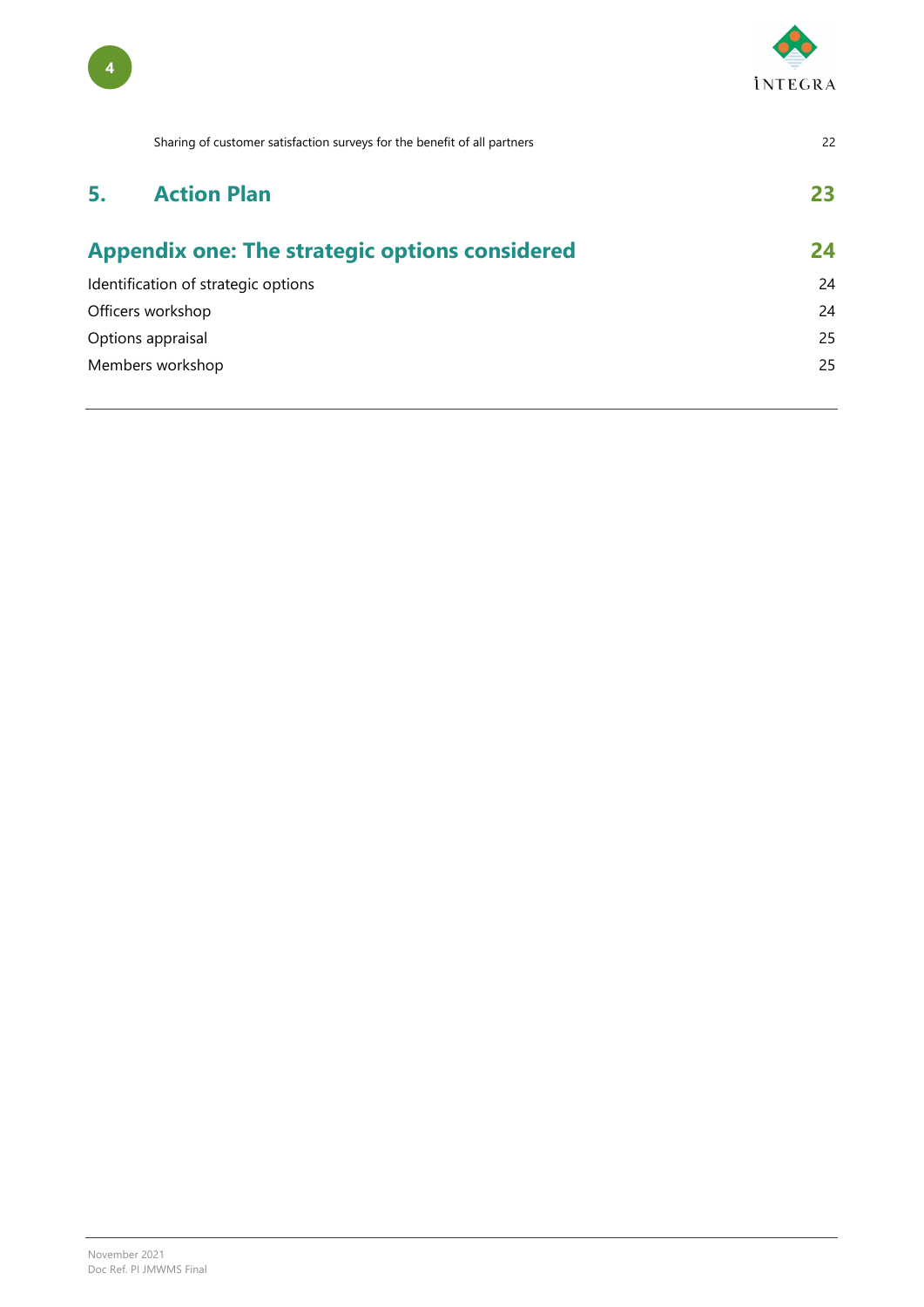

## <span id="page-9-0"></span>**1. Introduction to Project Integra**

Project Integra (PI) is a partnership in Hampshire consisting of Hampshire County Council as a waste disposal authority, 11 waste collection authorities and two unitary authorities, all providing a variety of collection services but based on a core theme of the comingled collection of dry recyclable material. The two unitary authorities, Portsmouth City Council and Southampton City Council also act as Waste Disposal Authorities. The Local Authorities that make up PI are:

- Basingstoke & Deane Borough Council (BDBC)
- East Hampshire District Council (EHDC) New Forest District Council (NFDC)
- Eastleigh Borough Council (EBC) **•** Portsmouth City Council (PCC)
- 
- Gosport Borough Council (GBC) Southampton City Council (SCC)
- 
- 
- Havant Borough Council (HBC)
- 
- 
- Fareham Borough Council (FBC) Rushmoor Borough Council (RBC)
	-
- Hampshire County Council (HCC) **Test Valley Borough Council (TVBC)**
- Hart District Council (HDC) Winchester City Council (WCC)

In 1997 Hampshire County Council entered into a waste disposal service contract (now extended to 2030) which was awarded to Veolia UK. Portsmouth City Council and Southampton City Council became cosignatories to the contract after their formation as unitary authorities. Prior to the commencement of the contract, all 14 waste authorities of Hampshire (Disposal and Collection), along with Veolia Hampshire, became members of PI. The Partnership agreement sets out the principles of PI and the roles and responsibilities of the partnership authorities.

The work of PI is guided by three objectives:

- Customer focus
- Value for money
- **•** Sustainability

Hampshire has been widely acknowledged for its partnership working on waste, its impressive integrated waste management facilities, relatively high performance and contribution to shifting fundamental thinking from waste to resource management, however in recent years performance levels have failed to keep up with those of the best performing authorities in England - this is a situation that the Partnership is determined to change.

## <span id="page-9-1"></span>**1.1 Working Groups**

The Partnership works to influence national policies, secure external funding, and promote sustainability, with a core aim being to communicate effectively to both the public and the businesses communities. Our strategy officer group is made up of officers from each partner authority and PI. Similarly, our strategic board is made up of officers and elected members from each partner authority.

There are a number of existing working groups within the Partnership, although additional groups are created to target specific issues when identified: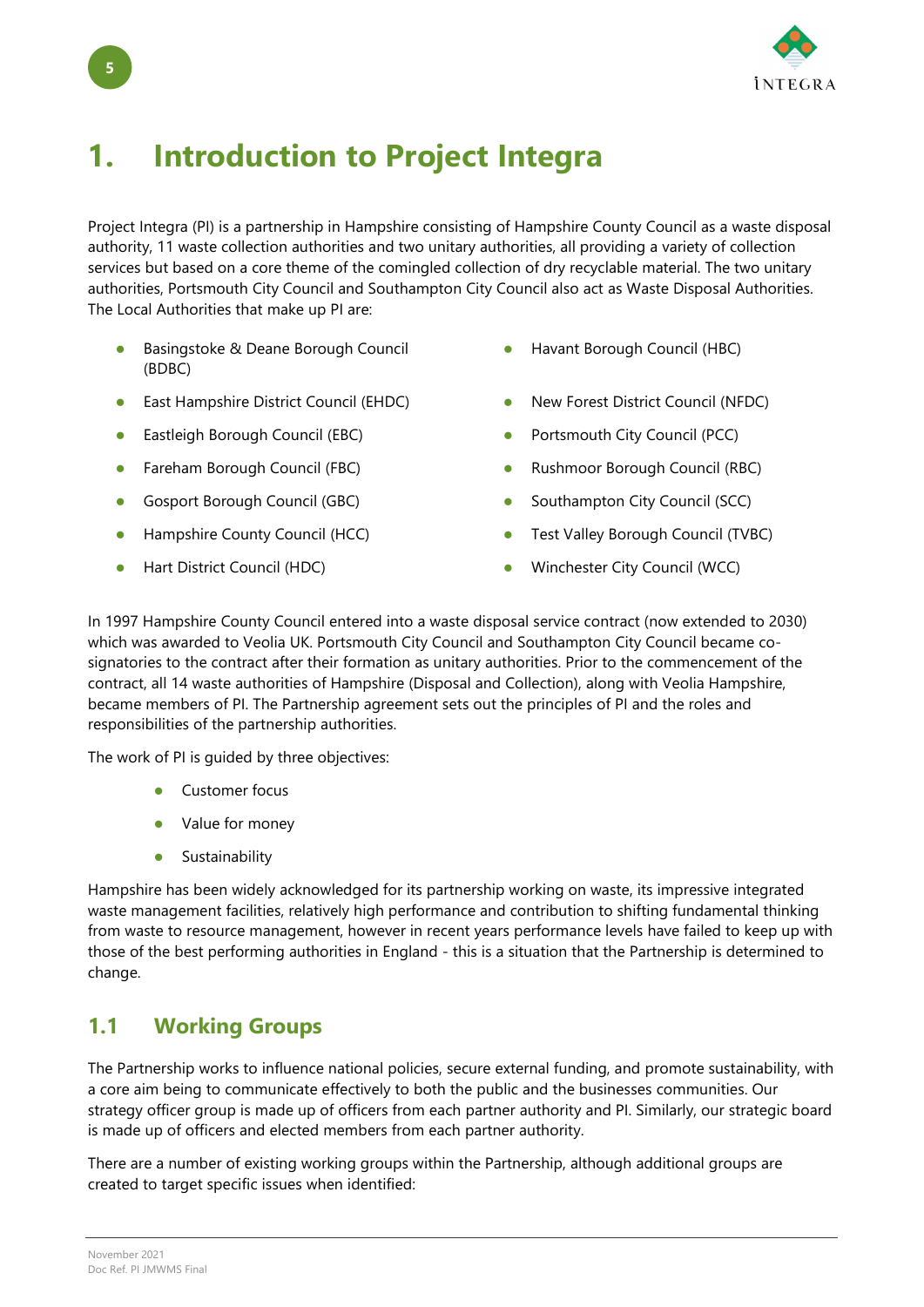

- The Resource Aware Group (RAG); deliver consistent, effective waste management communications and performance improvement across Hampshire.
- Operations; meet to discuss operational issues and programmes of work.
- Waste technical group; meet to discuss the materials analysis facility sampling programme and contamination.
- The Common Approach to Safety and Health (CASH); supported by PI and considers health and safety best practice and guidance aligned to waste and other environmental services.
- Fly-tipping Strategy; sits under PI for governance and information purposes

## <span id="page-10-0"></span>**1.2 Our Vision**

In support of the 14 waste authorities in Hampshire delivering its vision, the Partnership refreshed its 2006 Joint Municipal Waste Management Strategy (JMWMS) in 2012 with a vision to *manage the effectiveness of its sustainable material resources system to maximise efficient re-use and recycling of material resources and minimise the need for disposal in accordance with the national waste hierarchy.* It is recognised that the legislative and budgetary environment has significantly changed since the refresh of the JMWMS and that an update is required to take into account competing pressures on all partnership authorities within Hampshire, and to consolidate an agreed path for service consistency and best value in waste service delivery for the county as a whole, based on agreed priorities.

This updated JMWMS will be reviewed by the Partnership every three years, and the vision for Hampshire is:

*"The Project Integra partners will work together to deliver high performing, forward looking recycling and waste management services which provide value for money for Hampshire taxpayers meeting local needs and recognising the climate emergency and need for a reduction in carbon emissions."*

## <span id="page-10-1"></span>**1.3 Joint Municipal Waste Management Strategy - Principles**

The revised Waste Framework Directive (2008/98/EC) sets out the waste hierarchy which ranks waste management options according to what is best for the environment. Waste management in the UK is based on the principles of the waste hierarchy, which dictates that waste prevention is the most desirable outcome followed by reducing, reusing and then recycling resources before the worst-case option of disposal. Our JMWMS has always aimed to deliver engagement, education and raise awareness of waste management within the community to drive material up the waste hierarchy.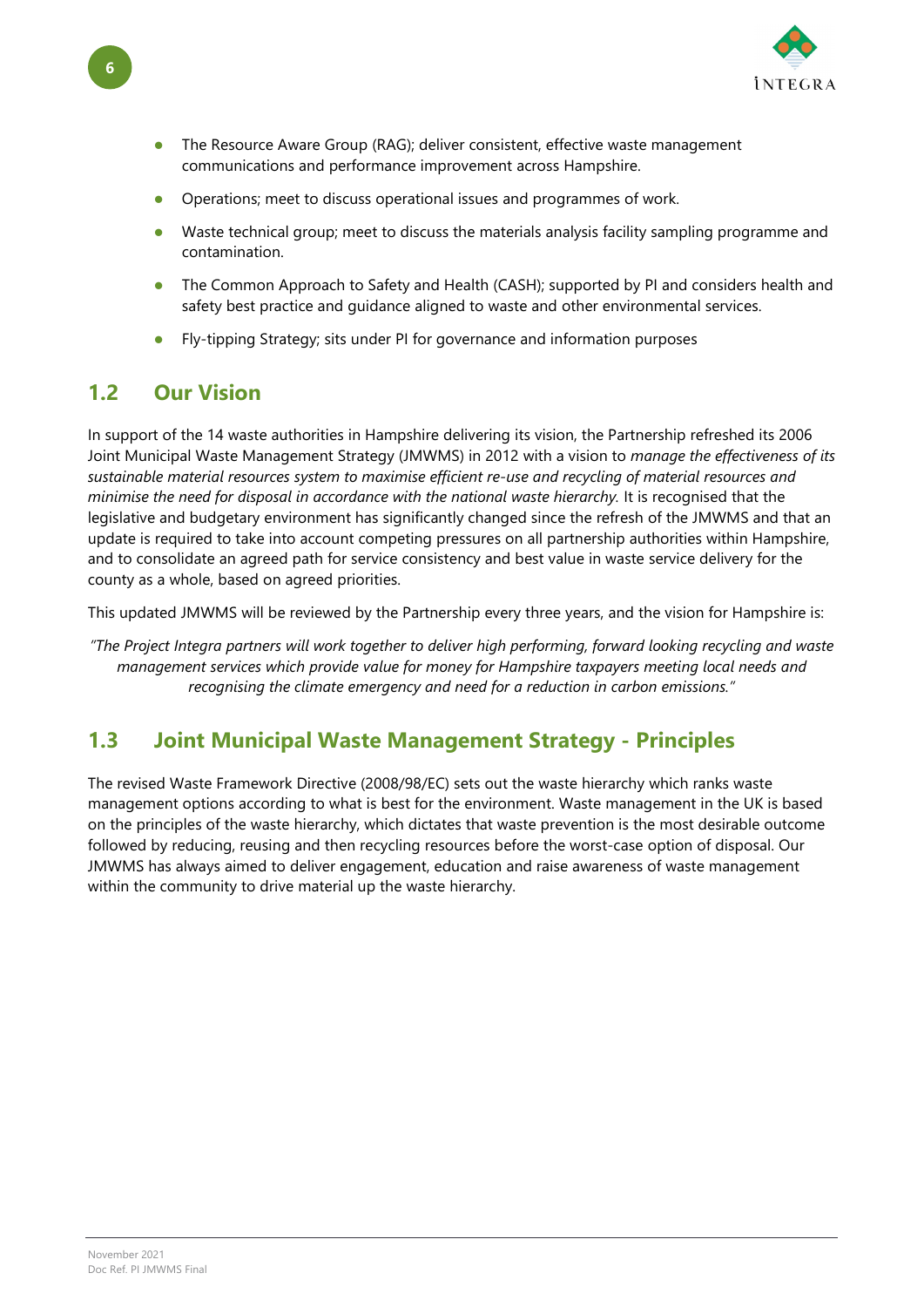



The Government's documents "Resources and waste strategy – Our Waste, our resources: A Strategy for England" (December 2018) and "Waste Prevention Programme for England: Towards a Resource Efficient Economy (March 2021)" set out priorities for action to manage resources and waste in accordance with the waste hierarchy and to focus increased efforts towards those steps at the top of hierarchy. This JMWMS is aligned to the requirements of these documents.

Operating our waste management services comes at a substantial cost. With budgetary constraints and legislative pressures it is important to maximise value for money as an overarching Partnership principle. Striving for improved performance through waste prevention in the first instance, followed by recycling, is resultantly the best option both financially and environmentally. By following this principle the Partnership and the wider community can contribute to and help ensure value for money is realised in the services delivered.

Besides public engagement the JMWMS aims to deliver waste collection, treatment and disposal solutions while minimising the environmental impacts. In addition to the waste hierarchy, the partnership also acknowledges the proximity principle that describes a need for materials to be handled, treated, and disposed of as near as possible to its place of consumption.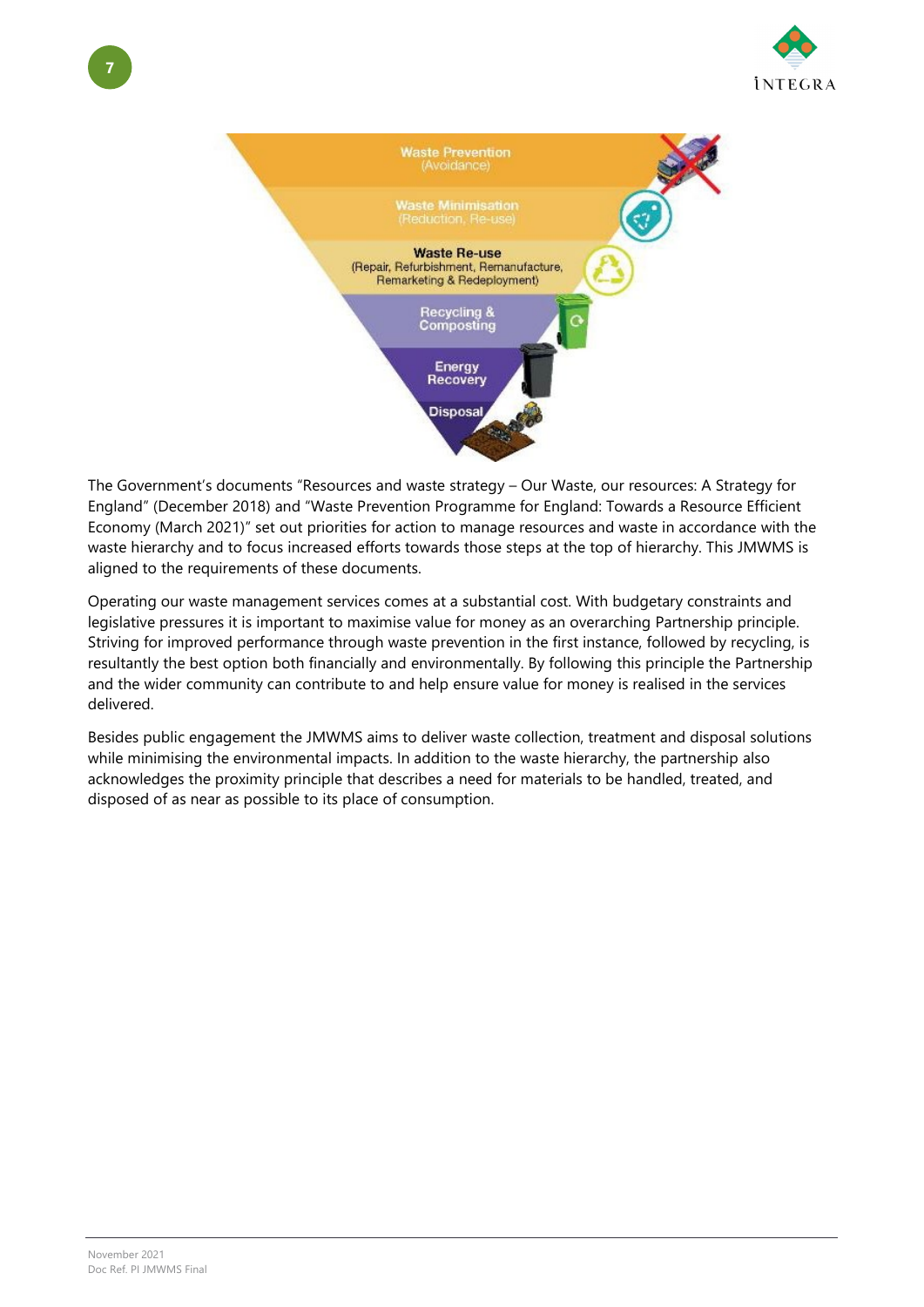

## <span id="page-12-0"></span>**2. Performance and Service Delivery**

Waste management in Hampshire has seen significant change since 2000 as illustrated in [Figure 2-1.](#page-13-1) The landfilling of waste has continuously decreased, markedly between 2003/04 and 2005/06 when residual waste began to be treated within Energy from Waste (EfW) facilities.

The total amount of generated waste in Hampshire has also reduced since a peak in 2005/06 of around 850,000 tonnes per annum to approximately 750,000 tonnes per annum in 2019/20, with a waste collection yield of 428.9 kg/person/year<sup>[1](#page-12-1)</sup>.

In 2019/20 Hampshire's recycling rate was 41.7% (across all recycling services, including HWRCs). The highest performing Partner had a recycling rate of 41.3%, with the lowest performing Partner having a recycling rate of 24.8%. Overall, the County sits within the lower half of the English local authority recycling performance league table, with the majority of partners sitting in the lower quartile. The recycling, reuse and composting rate has increased over time but has plateaued over 2018/19 and 2019/20. The level of performance being achieved has resulted in pressure being exerted on some Partner authorities by the Secretary of State to make improvements.

Contamination monitoring across the MRFs showed that the average comingled dry recycling contamination level was 15.9% in 2019/20 (an increase from 13.75% in 2018/19). However, the capture of comingled dry recycling has also slightly increased over this time period. Reducing contamination will continue to be a key focus going forward.

<span id="page-12-1"></span><sup>1</sup> https://www.letsrecycle.com/councils/league-tables/2019-20-overall-performance/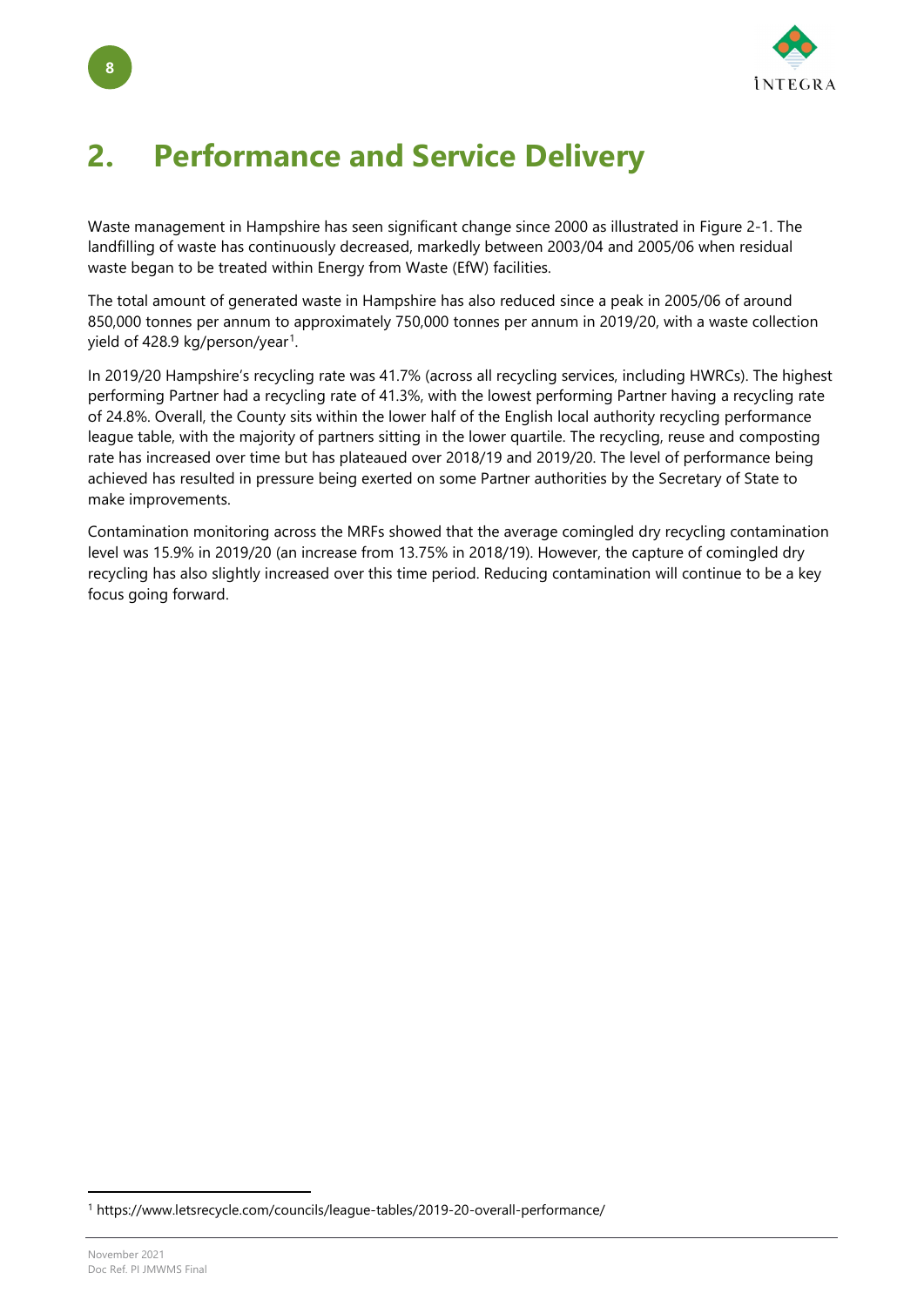



<span id="page-13-1"></span>

The Partnership is committed to improving performance to consistently high levels across Hampshire, Portsmouth and Southampton, to optimise costs and to achieve this while working to high and consistent levels of public satisfaction. This will be supported through regular and consistent service review, analysis and measurement to enable progress against targets to be tracked and further actions to be identified.

## <span id="page-13-0"></span>**2.1 Current services**

The waste collection systems in Hampshire vary between the partner authorities. However, all households receive a kerbside collection for dry mixed recyclables (paper & card, plastic bottles, cans, tins and aerosol cans). Garden waste collections are offered through chargeable, opt-in services and many households receive glass collections. Residual waste, comingled dry recycling (excluding glass), and separate glass is collected using different containers and on differing frequencies, as detailed in [Table 2-1.](#page-14-1)

November 2021 Doc Ref. PI JMWMS Final

<span id="page-13-2"></span><sup>2</sup> https://www.hants.gov.uk/wasteandrecycling/projectintegra/performance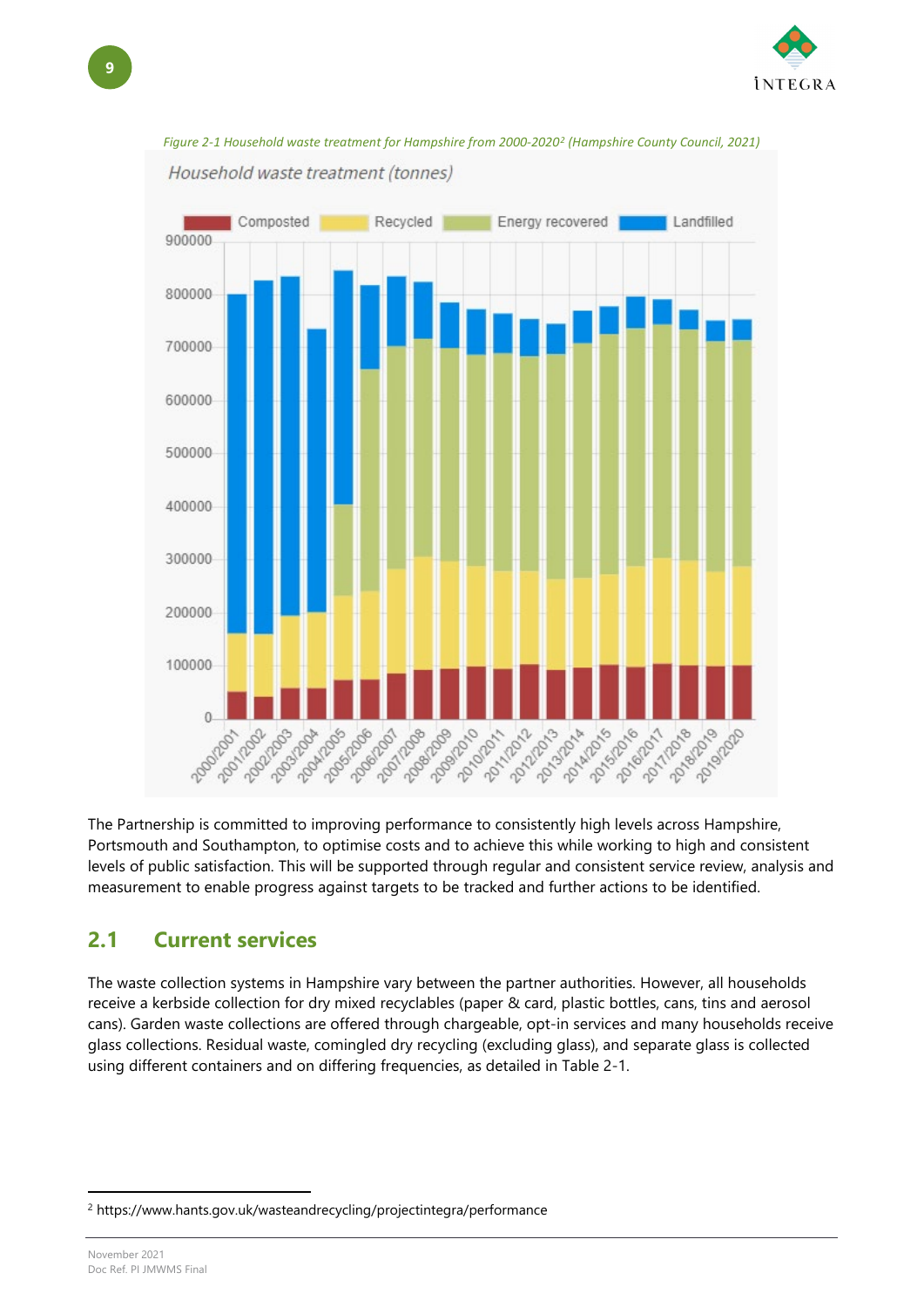

| Partner     | Residual<br>waste | Dry recycling (ex.<br>glass) | <b>Glass</b>                        | <b>Food Waste</b> |
|-------------|-------------------|------------------------------|-------------------------------------|-------------------|
| <b>BDBC</b> | Weekly            | Fortnightly                  | Collected with dry recycling in box | n/a               |
| <b>HDC</b>  | Fortnightly       | Fortnightly                  | Collected with dry recycling in box | n/a               |
| <b>SCC</b>  | <b>AWC</b>        | AWC                          | Fortnightly                         | n/a               |
| <b>RBC</b>  | Weekly            | Fortnightly                  | Collected with dry recycling in box | Weekly from Oct   |
| <b>EHDC</b> | Fortnightly       | Fortnightly                  | 4-weekly                            | n/a               |
| <b>HBC</b>  | Fortnightly       | Fortnightly                  | n/a                                 | n/a               |
| <b>WCC</b>  | <b>AWC</b>        | AWC                          | 4-weekly                            | n/a               |
| <b>EBC</b>  | <b>AWC</b>        | AWC                          | Fortnightly                         | Weekly            |
| <b>PCC</b>  | Weekly            | Fortnightly                  | n/a                                 | Weekly            |
| <b>FBC</b>  | <b>AWC</b>        | AWC                          | n/a                                 | n/a               |
| <b>GBC</b>  | <b>AWC</b>        | AWC                          | n/a                                 | n/a               |
| <b>NFDC</b> | Weekly            | Weekly                       | 4-weekly                            | n/a               |
| <b>TVBC</b> | <b>AWC</b>        | AWC                          | n/a                                 | n/a               |

<span id="page-14-1"></span>*Table 2-1 2021 collection of MSW by the partnership authorities, Weekly: Collected weekly, Fortnightly: Collection every second week, AWC: Alternate Weekly Collection of Residual waste and Dry recycling, and 4-weekly: Collection every fourth week.* 

## <span id="page-14-0"></span>**2.2 Infrastructure**

Hampshire County Council has, in conjunction with the City Councils of Portsmouth and Southampton, entered a waste disposal service contract (now extended to 2030) with Veolia UK. The joint working arrangements put in place through the PI partnership have enabled the Councils to include recycling infrastructure within the remit of the contract. Investment has been made across a suite of waste management infrastructure solutions:

- Three Energy Recovery Facilities (ERFs);
- Two Material Recovery Facilities (MRFs);
- Two Composting Facilities;
- 26 Household Waste Recycling Centres (HWRCs); and
- 12 Transfer Stations.

Infrastructure requirements are being considered in light of the anticipated requirements of the Resources and Waste Strategy, and the changes in services that will be required. This is particularly relevant to the provision of MRFs, which will require reconfiguration or redevelopment should services transition to a twostream collection of dry recyclate.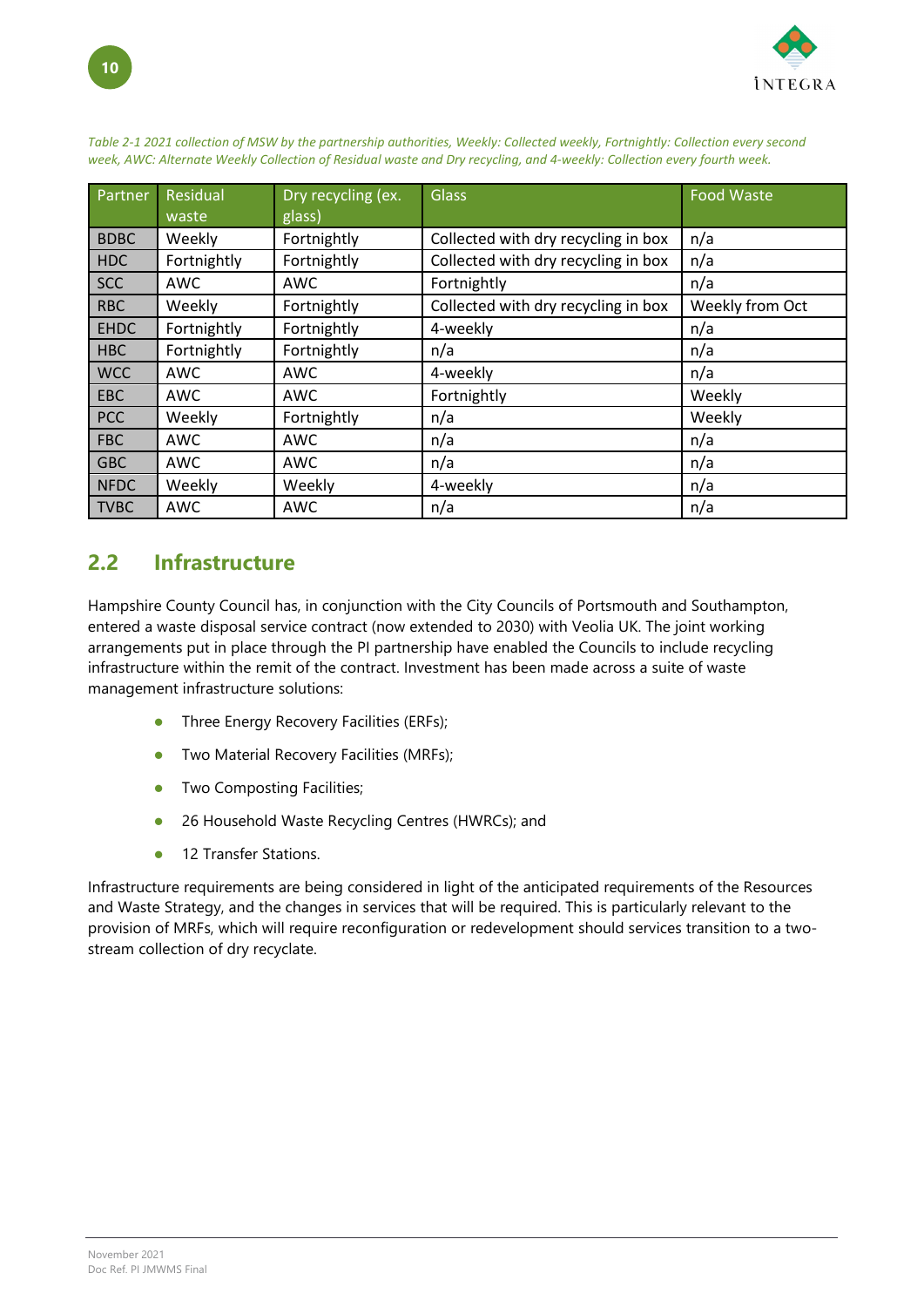

## <span id="page-15-0"></span>**3. Policy and legislative drivers**

This section summarises the key international, national and local legislation and drivers which impact upon the structure of this waste strategy.

## <span id="page-15-1"></span>**3.1 International and National Policy & Legislation**

Many of the roots of UK legislation governing the management of waste in this country can be traced back to European Union (EU) Directives, Regulations and Decisions. These are being retained in UK law through the European Union Withdrawal Act 2018 with minimal impact anticipated on how councils collect, recycle and dispose of household waste.

### <span id="page-15-2"></span>**Circular Economy**

**11**

A circular economy approach sees waste turned into a resource as part of 'closing the loop' with resources kept in use for as long as possible, with the maximum value extracted from them. It moves away from the more linear economy of 'take, make, use, throw' and prolongs the lives of materials and goods consumed, minimising waste and promoting resource efficiency.

In July 2018, the European Commission adopted an ambitious Circular Economy Package (CEP) introducing a revised legislative framework to help stimulate Europe's transition towards a circular economy, identifying steps for the reduction of waste and establishing an ambitious and credible long-term path for waste management and recycling. The UK government have transposed the majority of CEP measures into UK legislation to include a recycling target of 65% by 2035 and reduce landfilled municipal waste to 10% by 2035.

## <span id="page-15-3"></span>*A Green Future: Our 25 Year Plan to Improve the Environment* **(policy paper) January 2018**

This 25 Year Environment Plan sets out Government action to help improve the environment by delivering cleaner air and water, protecting threatened species and wildlife habitats and plans for changes to agriculture, forestry, land use and fishing to put the environment first. The Environment Plan aims to minimise waste, particularly plastic waste, and sets out the following actions for minimising waste:

- An ambition to achieve zero avoidable<sup>[3](#page-15-4)</sup> waste by 2050;
- A target to eliminate avoidable plastic waste by the end of 2042;
- Meeting all existing waste targets including those on landfill, reuse and recycling and developing ambitious new future targets and milestones;
- Seeking to eliminate waste crime and illegal waste sites over the lifetime of the Plan, prioritising those of highest risk. Delivering a substantial reduction in litter and littering; and
- Significantly reducing and where possible preventing all kinds of marine plastic pollution in particular, material that came originally from land.

November 2021 Doc Ref. PI JMWMS Final

<span id="page-15-4"></span><sup>&</sup>lt;sup>3</sup> Avoidable in the sense of what is Technically, Environmentally and Economically Practicable.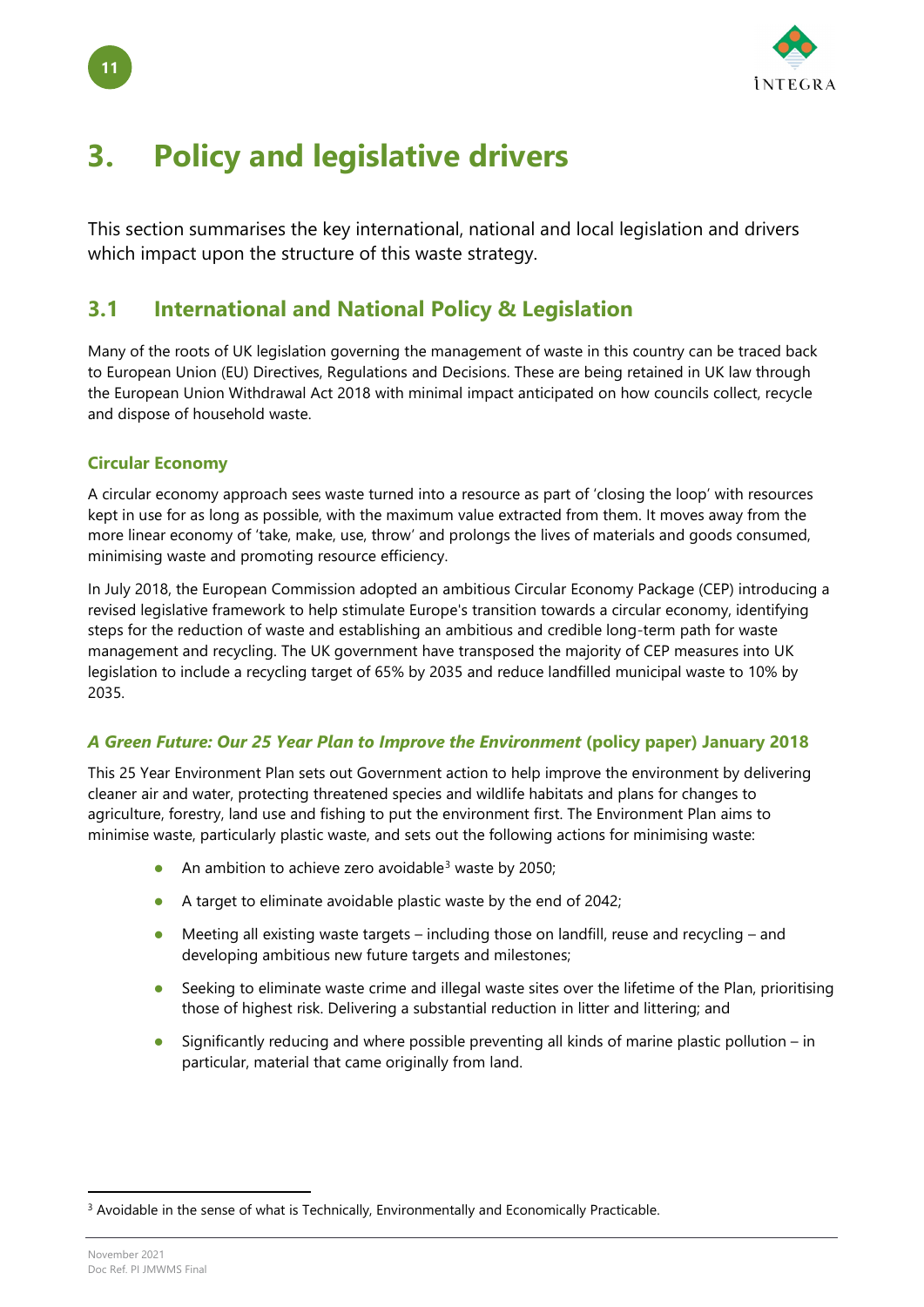

### <span id="page-16-0"></span>*Our waste, our resources: a strategy for England* **(Draft), December 2018**

The Strategy gives a long-term policy direction in line with the 25 Year Environment Plan and has two overarching objectives:

- 1. To maximise the value of resource use; and
- 2. To minimise waste and its impact on the environment,

It sets out plans to preserve stock of material resources by minimising waste, promoting resource efficiency and moving towards a circular economy. The five strategic ambitions of the Strategy are:

- 1. To work towards all plastic packaging placed on the market being recyclable, reusable or compostable by 2025;
- 2. To work towards eliminating food waste to landfill by 2030;
- 3. To eliminate avoidable plastic waste over the lifetime of the 25 Year Environment Plan;
- 4. To double resource productivity by 2050; and
- 5. To eliminate avoidable waste of all kinds by 2050.

The Strategy also aims to minimise the damage caused to our natural environment by reducing and managing waste safely and carefully, and by tackling waste crime.

#### <span id="page-16-1"></span>**Environment Bill 2020**

The draft Environment Bill (2020) is a key piece of legislation for delivering the commitments made in the 25 Year Environment Plan and for setting long-term legally binding environmental targets, plans and polices for protecting and improving the natural environment in the UK. It is part of the UK Government's goal to develop the first generation to "leave our environment in a better state than we found it". The Bill will take forward and legislate the measures and proposals outlined in England's draft Resource and Waste Management Strategy, changing the way government, businesses and individuals produce and consume products. The national Strategy and Environment Bill aims to make it easier for people to recycle, improve recyclate quality and make way for a more circular economy. The Bill will allow the Government to:

- deliver consistent and frequent recycling collections across England;
- ensure councils operate weekly separate food waste collections, preventing food waste from going to landfill or being incinerated;
- introduce clearer labelling on certain products so consumers can easily identify whether products are recyclable or not;
- expand the use of charges on single use plastics, following the successful introduction of the carrier bag charge and will introduce a deposit return scheme on drinks containers, subject to consultation; and
- introduce new extended producer responsibility schemes to make producers responsible for the full net costs of managing their products when they are ready to be thrown away.

The Bill is supported by a series of proposals, with several relevant to waste management. The second consultation started in April 2021 and at the time of writing this JMWMS the process is still ongoing. Aspects of waste management under consideration by the Government include:

**12**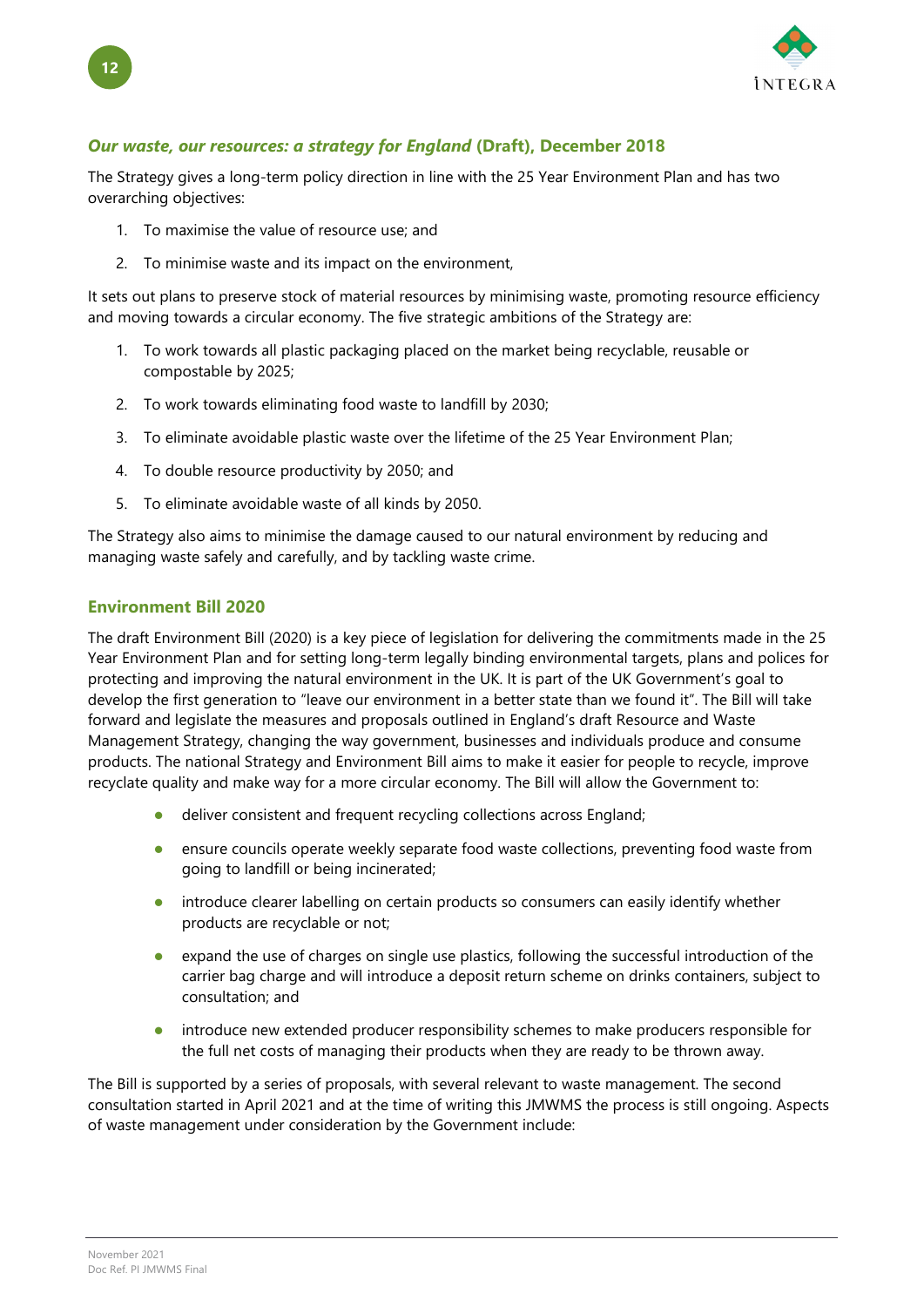

#### Consistency of Household and Business Recycling Collections in England

The Government will specify a core set of materials to be collected by all local authorities and waste operators to make services more consistent across the country.

The proposals in the Resource and Waste Strategy around food waste collections is yet to be finalised, but it is likely that separate, weekly food waste collections for all households will be a requirement. Therefore, PI partners need to consider this as a likely service requirement in the coming years, both from a collections and treatment perspective. It is anticipated to be a costly service to implement, and the Strategy consultation has suggested that 'new burdens' funding may be made available by the Government, however currently this is not confirmed, and details of any funding requirements have not been published.

The Bill states that for households, each recycling stream must be collected separately from other waste and that recyclable waste must be collected for recycling or composting and separately from each other, where it is technically, environmentally and economically practicable (TEEP) to do so.

#### Extended Producer Responsibility (EPR) for packaging

The Government intends to invoke the 'polluter pays' principle with an EPR scheme for packaging by 2023. Producer responsibility will see businesses that manufacture, import and sell certain products responsible for the full net costs of those products at end of life, i.e. post-use stage, driving sustainable design decisions to be incorporated at the production stage in support of a more circular economy.

Payment contributions to local authorities for household packaging wastes is to be based initially on complex modelling taking account of issues such as rurality, housing type, deprivation and other criteria, but in the longer term the government intend for this to be based on actual costs incurred. The payment mechanism and process for distribution of funds to local authorities is still not clear.

#### Introducing a Deposit Return Scheme (DRS)

To incentivise consumers to reduce litter and increase recycling the government are consulting on introducing a DRS whereby consumers pay a deposit on drinks beverage containers at the point of purchase, which is then redeemed when the container is returned to the retailer for recycling. The government are currently considering a DRS that includes aluminium and steel cans, PET plastic and glass bottles but excludes disposable cups, cartons and pouches/sachets.

## <span id="page-17-0"></span>**3.2 Drivers for Change**

#### <span id="page-17-1"></span>**National Policy**

The Partnership must ensure that all waste collection and management services are aligned to national policies, plans and strategies, including those outlined above. Once the proposal consultations are complete and the Government has provided its direction, we will need to carefully consider this and as a consequence may have to change some of direction expressed in this waste management strategy. The Partnership needs to retain flexibility in future service provision to enable the implementation of any required changes.

#### <span id="page-17-2"></span>**Budgetary pressures**

This is a time of significant change for local authorities, brought about by pressures to make efficiencies and savings through greater collaboration and sharing services across authorities and with other public sector organisations. There have been significant impacts upon material income in the past 10 years due to a global reduction in the value of recyclable materials. This means that there is decreasing funding available to reinvest into waste services.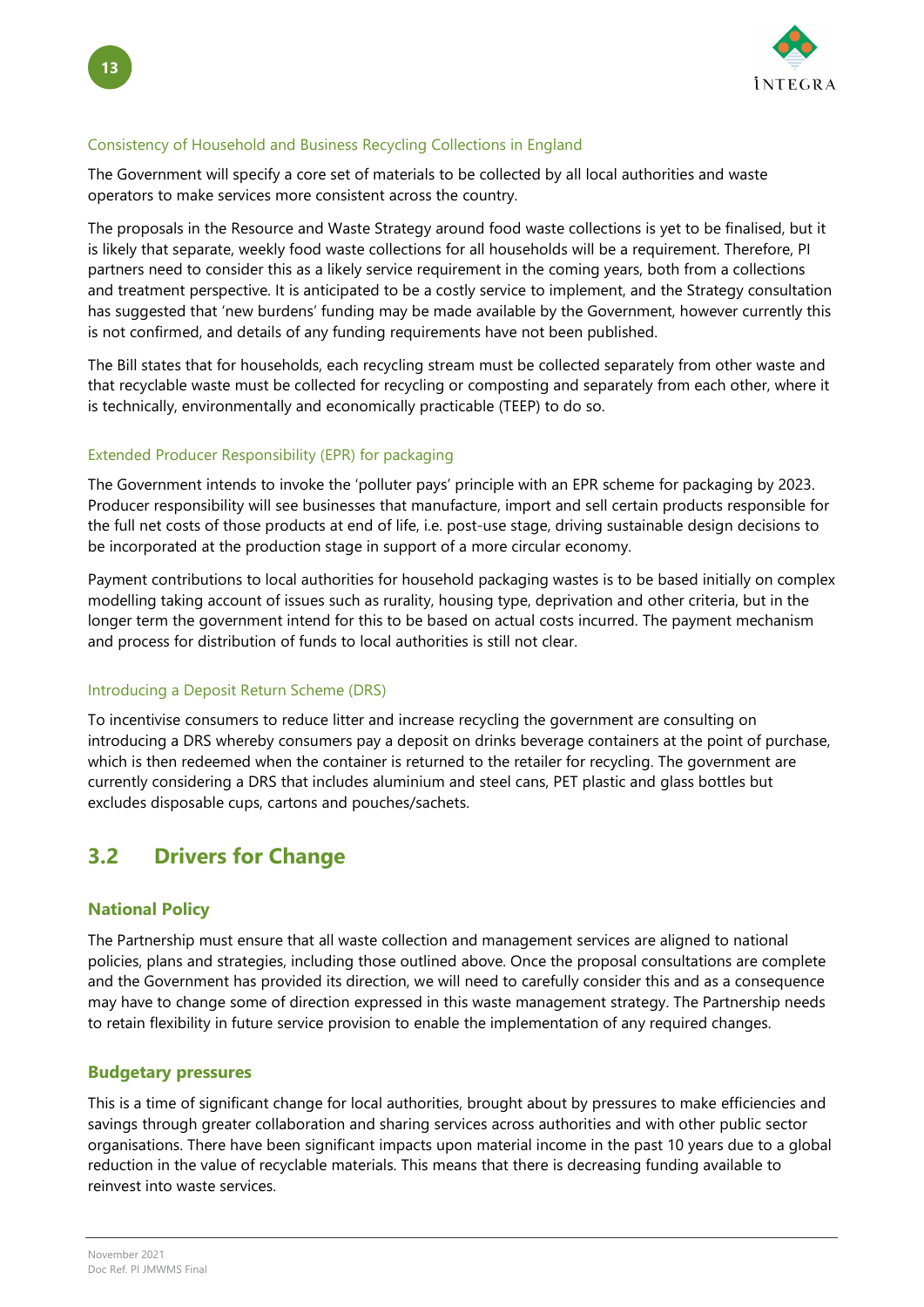

### **Climate Change and Carbon Impacts**

Most of the partner authorities have declared a Climate Emergency, and their climate change strategies recognise the role of waste and the circular economy in supporting the reduction of carbon emissions, with a focus on waste reduction. Out of the 14 Partner authorities, seven aim to be carbon neutral or to meet net zero emissions across operations by 2030. Four Partner authorities have committed to become carbon neutral by either 2040 or 2050. The remaining three Partner authorities have not set or published their goals to be attained by a specific date.

### <span id="page-18-0"></span>**Investment in Infrastructure**

The waste management, treatment and disposal contract will come to an end in 2030. Before this, a review will need to be undertaken to determine the most appropriate long-term arrangements for service provision, which will be within the duration of this JMWMS.

With recycling performance for all Partner authorities sitting within the lower half of the national league table, the Council's existing contract coming into the final nine years of its life, and with anticipated changes in recycling and waste management legislation happening in the coming years, now is the time for all of the authorities to agree on the future state of recycling and waste services to best service the county through provision of improved performance, value for money services, and future compliance.

Investment decisions will be based on identifying the most appropriate waste management solution for Hampshire to provide value for money as well as compliance with future legislation.

#### **Summary**

This JMWMS takes into account the changing legislative landscape, and specifically the potential impacts from future progress of the Environment Bill and policy consultation in 2021. There is a keen focus on the identification of an optimal solution for waste management which results in meeting legislative requirements and delivers best value financially for all of the partnering authorities.

Pressure to reduce environmental impact, continuing budgetary pressure, and changes in the legislative landscape will necessitate change in the way services are delivered to residents. As a result, we must make some tough decisions; the competing requirements of budgetary pressures, a requirement to improve performance, and the need to align with legislative requirements mean that now is the right time to fully understand what an optimal system looks like.

By working together, the Partnership may be able to obtain better prices for commodities and ensure that our purchases of waste service resources (vehicles, bins, boxes etc.) meet best value requirements through gaining volume discounts.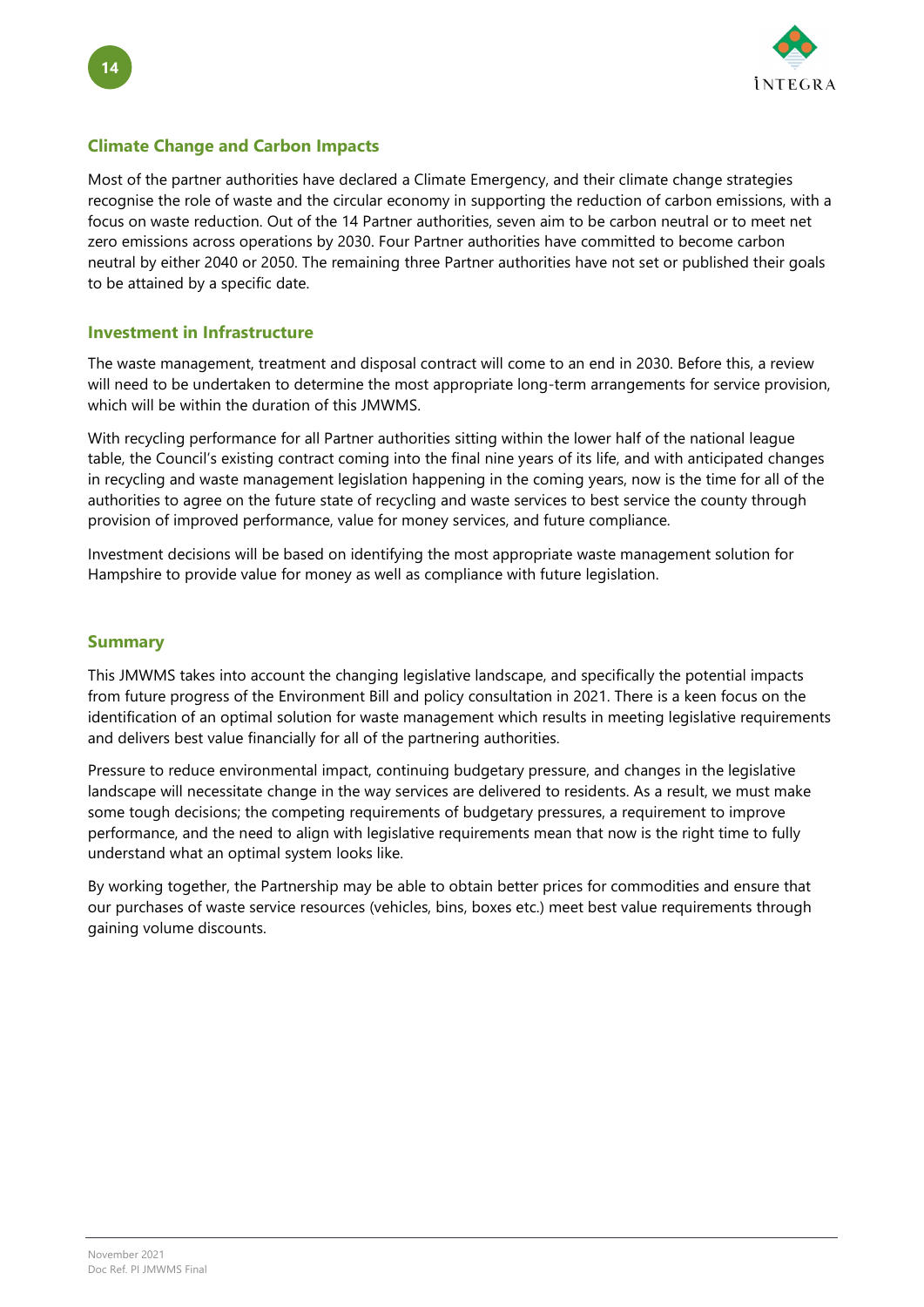

## <span id="page-19-0"></span>**4. JMWMS Key Objectives**

The shortlist subjects are the main key objectives which will be delivered under the JMWMS. There are a number of other areas which are central to the strategy and cut across all objectives that will be taken forward. Service provision will continue to be delivered by PI which as mentioned has resulted in a number of benefits and synergies to date. Local decision making however will continue to be maintained across the Partnership to ensure local factors, budgets and challenges are taken into account within any decision making to ensure the approach is best suited for all partners.

A joint technically, environmentally, economically and practicable (TEEP) approach was seen as an important principle across partners going forward and we will look to ensure a collaborative effort is made with the waste collection service and compliance with the regulations.

## <span id="page-19-1"></span>**4.1 Partnership Working**

The following subjects form part of the partnership working theme. The existing partnership works to provide an integrated approach to waste management across Hampshire and has been beneficial for several reasons since its inception. To deliver the requirements of this JMWMS a framework will be developed to ensure partnership working is enhanced going forward, especially during the period of change likely to be encountered following the national Resources and Waste Strategy mandates. Partnership working will need to be supported and committed to by all PI partners with joint working across the county to deliver services in the most efficient and effective way.

## <span id="page-19-2"></span>**Whole system thinking at PI level**

Whole system thinking is a key priority for Members and is an objective which cuts across all of the shortlisted subjects. Whole system thinking at the PI level will allow the most effective and efficient waste management system to be delivered by understanding how changes made by individual members of the partnership impact on the system as a whole both in terms of cost and tonnages. Oversight of services and an ability to facilitate services from waste generation to waste disposal has and will continue to benefit all stakeholders within Hampshire. The HCC waste prevention and recycling webpages provide information on *Smart living* and *Hampshire Recycles* initiatives, both providing resources for all partners to make use of in a consistent manner. With future legislation changes likely to impact services across the county, an integrated approach and whole system thinking will ensure all potential scenarios are considered and the best outcomes at the local level are derived. This will include consideration of food waste treatment across the county, as well as the HWRC operations and network.

### <span id="page-19-3"></span>**Development of and commitment towards revised JMWMS Implementation Plan**

This option is a key priority for Members as engagement by and commitment from all stakeholders will be central to implementing the JMWMS aims and objectives. An implementation plan with clear actions will be developed by a joint PI working group, along with responsibilities assigned to stakeholders to ensure objectives can be met. Local variations will be captured and considered in the plan as it is understood not all stakeholders will be able to follow the same approach in all instances. A clear consensus is required by all stakeholders with collaboration, regular engagement and decision making necessary to ensure the implementation plan is realistic and achievable. All PI partners will engage with and show full commitment to the JMWMS and the implementation plan to ensure their opinions are considered and the plan is fully inclusive. PI will be central to facilitating this approach and behaviours through delivery.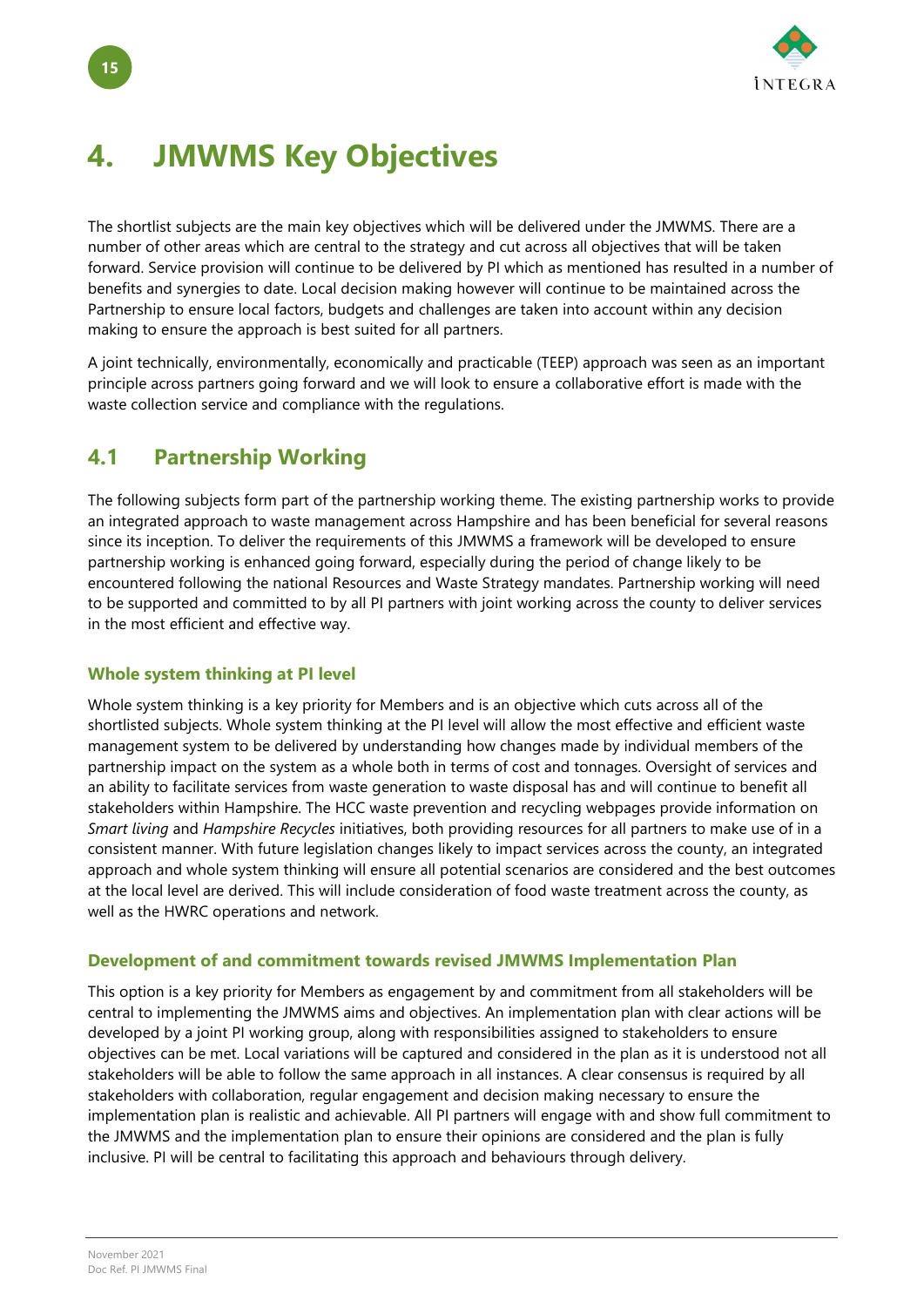

### <span id="page-20-0"></span>**Setting agreed performance indicators and targets**

Improving service performance will continue to be at the forefront of the JMWMS. Performance indicators and target setting for the waste management systems will continue to be measured and compared against the three now defunct, but still relevant, National Indicators.

For all authorities:

- NI 191 KG of residual waste per household
- NI 192 percentage of household waste reused, recycled and composted

For authorities with responsibility for waste disposal:

NI 193 – percentage of municipal waste sent to landfill.

There are however a number of other performance indicators that will be used to ensure the performance of the service is at the expected quality across the county and that performance improvements are being duly made. National targets include a recycling target of 65% by 2035 and to reduce landfilled municipal waste to 10% by 2035. Performance indicators therefore need to be cognisant of these targets to ensure the Partnership is helping contribute to the wider national aims, whilst being reflective of the local challenges the county faces. Contamination of recyclable material is a key measure of performance for PI partners. Waste prevention and contamination with a focus on reuse and quality recycling respectively will be important in performance context going forward and these will be discussed and agreed with stakeholders before any decisions are made as part of the partnership working approach.

A performance monitoring regime will be developed and agreed by all PI partners to track improvements made against each performance indicator.

### <span id="page-20-1"></span>**Revision to PI funding arrangements**

It is recognised that improved joint working arrangements will support meeting national strategy and consistency framework requirements. Funding arrangements need to drive the right performance behaviours and the right approach with whole system thinking and be reflective of the performance of partners as well as the local challenges encountered across the county. The arrangement will fund consistent initiatives and be structured to incentivise and support positive waste management practices.

There is an aspiration that services delivered across the county going forward will be more in line and representative of PI aims and objectives once the funding arrangements have been revised and stakeholders recognise the benefits from better partnership working. One of the Partnerships main objectives is for all partners to achieve value for money; as a group we will consider and implement the best approach that will enable this.

This JMWMS does not commit Partners to a particular funding arrangement, this will be discussed and agreed through the work being undertaken on a revised Partnership Agreement. Instead, this strategy recognises the need to revise the current arrangements to ensure they are fair and all parties are incentivised to improve performance in light of the governments legislative changes, particularly Extended Producer Responsibility and the associated funding.

## <span id="page-20-2"></span>**Identification of external funding opportunities**

The identification of external funding opportunities is of critical importance to waste management services as it allows projects and initiatives to be developed and supported. An example initiative focused on supporting resource efficiency projects with the goal of diverting waste, reducing waste, and improving waste management was the Resource Action Fund. Funded by Defra, this provided £18 million for new projects in England, with the primary focus of supporting key policy outcomes in the area of food, plastics, textiles,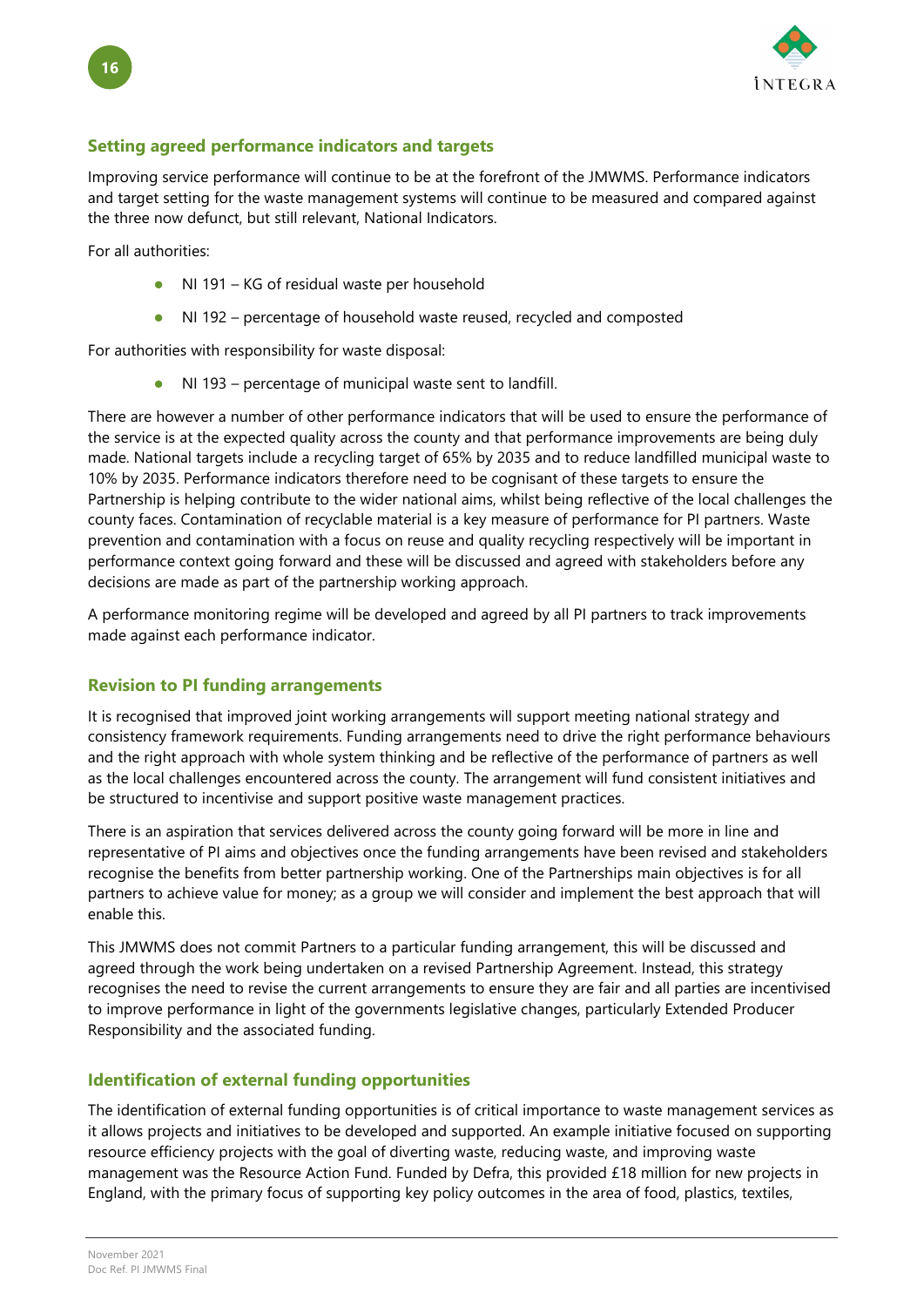

recycling infrastructure and litter. Funding was divided into small-scale and large-scale grants; small-scale grants covered food waste prevention, textile recycling and re-use, litter bin infrastructure, and value from food waste among other projects. Large-scale grants focused on plastic packaging and food waste prevention. As the focus on circular economy becomes more central, it is these types of funding opportunities that support PI services.

The Government has intimated that new burden funding will be provided for new services that will be mandated within the Resources and Waste Strategy. By working together as PI, all partners will have greater visibility of such funding and we will be able to maximise the chances of successfully meeting any funding criteria.

## <span id="page-21-0"></span>**4.2 Recyclable Material Management**

How PI manages recyclable materials is of great importance given the priority material quality is given in the Resources and Waste Strategy. The Partnership needs to ensure efforts are focused on improving the quality as well as quantity of the recyclables collected and reprocessed across the county. With recycling performance for all Partner authorities sitting within the lower half of the national league table, the Council's existing contract with Veolia coming into the final nine years of its life, and with anticipated changes in recycling and waste management legislation happening in the coming years, now is the time for effective change and for all of the authorities to agree on the future state of recycling and waste services to best service the county through provision of improved performance, value for money services, and future compliance.

### <span id="page-21-1"></span>**Introduction of two stream collections**

This is a key priority for members. A WRAP study was undertaken in 2020/21 supporting PI in identifying an optimal collection option, reviewing options for waste management based on two-stream and multi-stream (kerbsort) collections. The outcomes have allowed PI to plan for the implementation of a waste management solution for Hampshire that meets national and local recycling aspirations at the lowest overall cost. The modelling of a two-stream approach showed a potential recycling rate of 37.4%, compared to the current baseline rate of 24%. The two-stream dry recycling collection will consist of fibres (paper and card) in one container receptacle, and containers (glass bottles and jars, plastic bottles, plastic pots, tubs and trays, metal tins and cans) in another. This will require the redevelopment of waste transfer station infrastructure and MRFs to be capable of handling glass (either in new or upgraded facilities) within a containers material stream. The residual waste collection will remain unchanged.

The Partnership will identify those households that are not suitable for the standard service and will put an agreed exception process in place that is appropriate and also allows them to recycle as much as possible within the twin stream system. We will ensure that the service is agile and flexible to respond to the changing needs of individuals as those needs arise.

### **Two stream recycling collection**

A number of authorities implement a two-stream recycling service with noted improvements following service roll out. A trial in Boston, Lincolnshire, which included over 3000 properties and the collection of paper and card separate from mixed recycling, showed that two stream collections can achieve improvements in both the quality of the recycling collected and increase in materials captured for recycling. Positive feedback was also well received from residents in the trial area.

**17**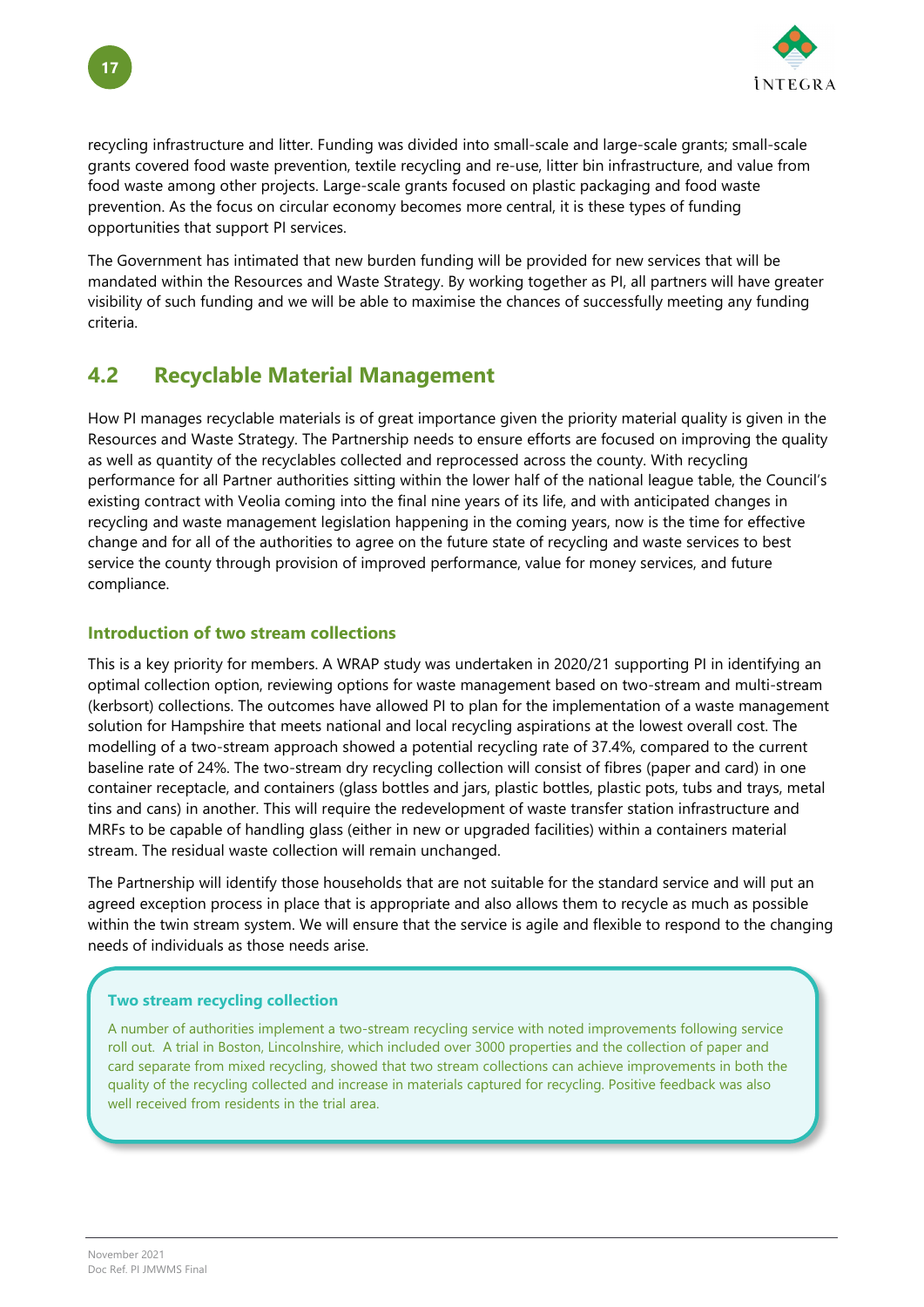

### <span id="page-22-0"></span>**Reduced contamination**

Improving recycling performance through reducing contamination is a key operational focus for PI and will help us contribute towards meeting national targets. Contamination monitoring across the MRFs showed that average DMR contamination level was 15.9% in 2019/20 (an increase from 13.75% in 2018/19). However, the capture of DMR has also slightly increased over this time period.

Reprocessors are demanding material with less contamination, focused on quality rather than quantity and this puts pressure on MRF resources to ensure contaminated or non-target materials are removed. The quality of the MRF inputs needs to be improved which will also result in less MRF residue and reduce the costs that waste disposal authorities have to pay for this.

Maximising the material that can be collected and recycled is key and we will continue to improve communication and education campaigns to help residents recycle better and reduce contamination. Reduced contamination will improve quality of material as well as reduce costs. Non-target materials in the wrong containers can cause processing problems at the MRFs, with whole loads of recycling sometimes having to be rejected. It is anticipated contamination will reduce with the segregation of paper and card from other materials when the two-stream service is implemented, as well as it being easier to identify contamination.

Along with communications, we will continue to implement the contamination monitoring programme to ensure that all dry recycling rounds are identified and targeted at the correct sites. A consistent contamination policy (and training) across the partnership will also ensure partners adopt the same approach when looking at contamination and efforts and activities to reduce it.

### <span id="page-22-1"></span>**Retained and maximised income share for materials**

Material collected for recycling is sold and the money received helps to reduce the overall cost of running waste services. There have been significant impacts upon material income in the past 10 years due to a global reduction in the value of recyclable materials. This means that there is decreasing funding available to reinvest into waste services.

Linking to the above priority options, improving recyclable material management through service changes and efforts to reduce contamination will indirectly retain and maximise the income share for materials across PI. Sampling of MRF inputs is undertaken to gauge the level of non-target material being delivered within dry recyclable streams, and thus performance is measured. This provides a focus on quality recycling and the need for partners to reduce their contamination rates to maximise income share.

EPR and DRS will ultimately affect this income share however the impact of this is not currently known. Less materials being collected and processed across the Partnership as a result of these schemes will however indirectly reduce the treatment costs paid by the waste disposal authorities. However, conversely there will be a loss of income where valuable materials are redirected elsewhere.

## <span id="page-22-2"></span>**4.3 Waste Reduction**

Although overall material tonnages have reduced over time, more still needs to be done across the partnership to drive down waste generation and contribute towards meeting national residual waste reduction targets. Waste prevention is top of the waste management hierarchy, is the most environmentally sound option and where the greatest gains can be made in terms of resource management. It incorporates reduction, reuse and repair initiatives. Waste reduction will be the most effective and efficient way of delivering waste services over the duration of the strategy, reducing treatment and landfill use, reducing climate change impacts and contributing to a cleaner, greener environment. Waste reduction also reduces waste collection and processing costs, helping deliver a cost-effective waste management service.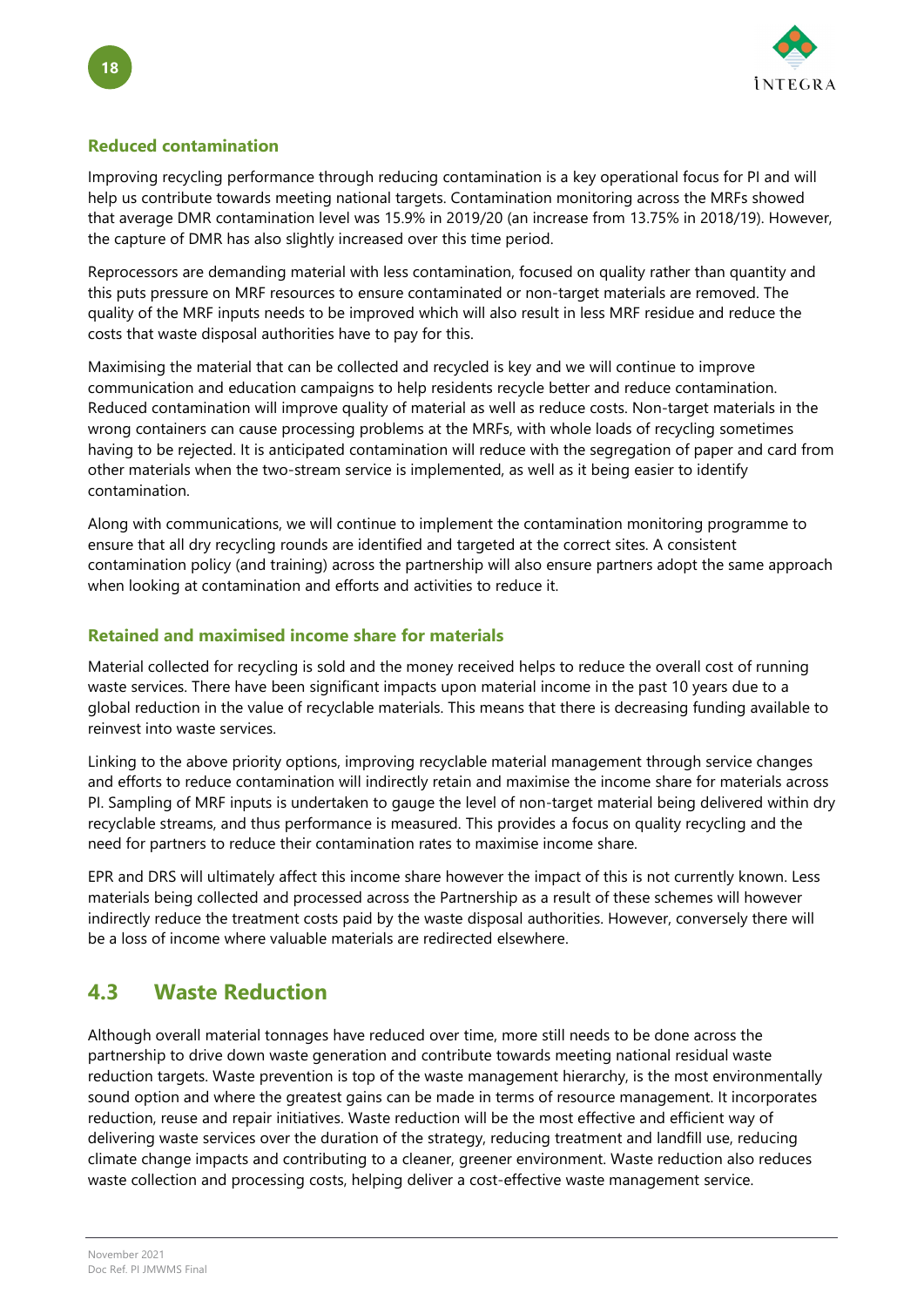

#### <span id="page-23-0"></span>**Development and delivery of waste prevention initiatives**

This option continues to be a key priority for Members. PI partners will encourage and support residents to drive down the volume of waste that is produced through the development of appropriate initiatives. This is especially important given the number of housing developments and population growth in Hampshire, which will put further strain on services and increase the costs of waste collection and disposal.

We will develop the waste prevention plan as a driving tool, following further waste prevention guidance from Government; this will require engagement and commitment by all partners to drive the initiatives and ensure objectives are achieved. This plan will be regularly reviewed and updated to ensure its continued relevance to PI aims.

Waste reduction targets will help partners contribute and deliver on these initiatives, whilst recognising the challenges faced by some of the partners. Implementing initiatives requires agreement on funding, consistent messaging and resourcing, and responsible messages and engagement with residents at local levels will ensure local accountability.

#### <span id="page-23-1"></span>**Increased reuse from bulky waste**

Material reuse is a key driver within the national strategy, ensuring circularity of resources. Reuse is defined as material that would otherwise be disposed or recycled which has its useful life extended through use for the same purpose without any additional processing. PI will endeavour to maximise reuse from bulky waste with third sector engagement where feasible.

All partners will work together to ensure that all opportunities are taken to maximise the diversion of bulky material out of the waste stream. As an example, by collecting, storing and managing items with the intention of reuse, we can reduce the amount of material that has to be disposed of through processing and treatment and provide residents with access to reused items at affordable prices.

#### **Oxfordshire bulky waste case study**

Local authorities in Oxfordshire have partnered with a local charity to deliver a combined bulky waste collection service. The partnership with Kathryn Turner Trust (KTT) has been a real success and the initial trial diverted more than 1.4 tonnes of material from landfill in the first six months. There is a call centre referral system, reuse collection organised with KTT, through the Biffa collection contract. The approach taken by South Oxfordshire and Vale of White Horse authorities in working with a local third sector re-use organisation, KTT, is both adaptive and new to Oxfordshire, and shows the benefits of collaboration and flexibility.

#### <span id="page-23-2"></span>**Continued promotion of home composting**

Promotion of home composting has always been a key theme for PI and will continue to be a priority initiative under the waste prevention plan. Composting food and garden waste at home is the most sustainable use of waste, reducing carbon footprint as less waste needs to be transported away, processed and re-distributed.

The *Smart Living* waste prevention and lifestyle initiative promotes home composting from start to finish, including advertising where to buy a compost bin online and how to make your own bin or heap. There are also community champions who provide support and advice to any resident wanting to know more about home composting. There is an improvement opportunity for the partners to engage with the *Smart Living* initiative and expand and develop the programme further so all residents benefit from the resources available.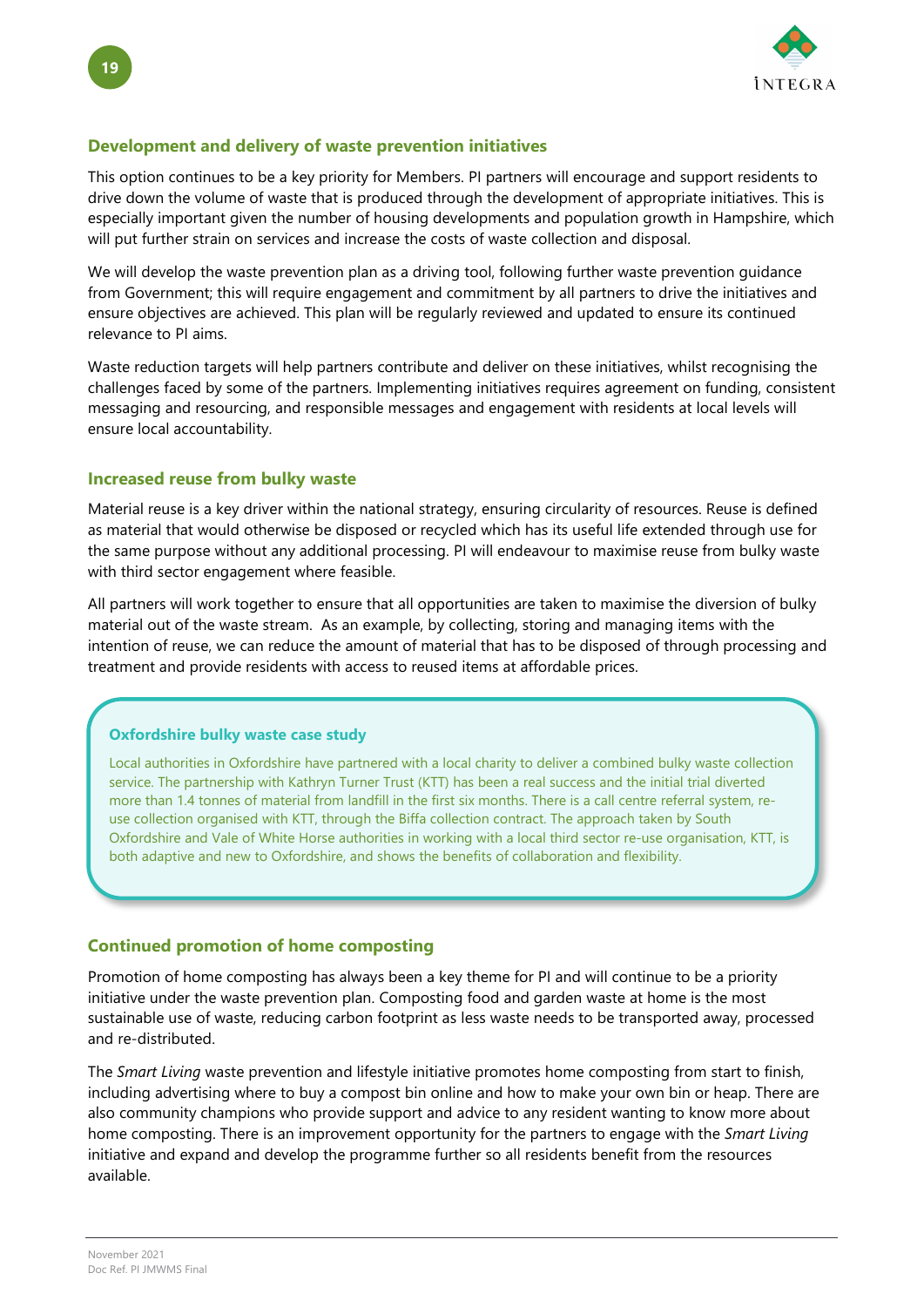

The Partnership recognises that uptake of this initiative requires engagement with the householders to encourage them to undertake home composting, which we will aim to deliver on in the drive to reduce waste.

## <span id="page-24-0"></span>**4.4 Best Practice**

We will continue to investigate and deliver on best practice within the waste management sector.

### <span id="page-24-1"></span>**Zero waste to landfill**

Zero waste to landfill is a key aspiration for Members, with landfill reduction also being a legislative driver and the least preferred option according to the waste hierarchy. In 2019/20 Hampshire County Council sent 5.37% of their municipal waste to landfill.[4](#page-24-3) There is now only one landfill site open in Hampshire for disposing of household waste and the only household waste currently landfilled is bulkier items delivered to recycling centres. PI partners will seek treatment of remaining, non-recyclable waste as well as reuse options to aim for zero waste to landfill and continuously monitor and measure their progress towards it.

#### <span id="page-24-2"></span>**Evaluation and introduction of alternative fuels for vehicles**

An alternative fuel is an alternative to standard hydrocarbon-based vehicle fuels (diesel & petrol) such as electric, hybrid, biofuels or hydrogen. The need to consider alternative fuels is growing as local authorities look to address the climate emergency and reduce their carbon footprint, opting for low carbon transport options. Net zero emissions is also a legislative driver with the government looking to ban the purchase of diesel/petrol vehicles by 2030 to support this.

The cost of purchasing alternative vehicles remains high as it is an emerging market, but as more and more authorities look to purchase e-RCVs the cost is anticipated to reduce. The charging infrastructure is also costly to install. There are however long-term savings related to the lower cost of alternative fuels. The reduction in emissions in a move away from standard diesel vehicles will have a positive impact on air quality as well as carbon emissions.

PI partners will evaluate and discuss the introduction of low carbon transport options, whilst being mindful of the budgetary and contractual constraints that exist across the partnership. Adoption of vehicles will also be

#### **The Use of Greener Fuels for Waste Collection**

In late 2020 the London Borough of Islington became the first London Local Authority to deploy fully electric refuse collection vehicles (eRCVs) as part of an initiative to improve local air quality. The Borough Council introduced two 26t eRCVs to its fleet and is also seeking to reduce the overall size of its waste collection fleet.

The introduction of the electric RCVs was facilitated by a £3.5M development at the Council's Waste and Recycling Centre involving the installation of a new sub-station, high voltage supply and charging infrastructure for the electric vehicles.

In early 2021 the Greater Manchester Combined Authority committed £9.7M to purchase of 27 new eRVCs (approximately half of the Authority's collection fleet) following two years of successful trials. This believed to be the largest commitment of its type to date by a UK Local Authority and has been accompanied by a £880k investment in vehicle charging infrastructure at two of its depots. The deployment of the quiet, low emission eRCVs is expected to reduce greenhouse emissions by 900 tonnes per annum.

<span id="page-24-3"></span><sup>4</sup> https://www.gov.uk/government/statistics/local-authority-collected-waste-management-annual-results

**20**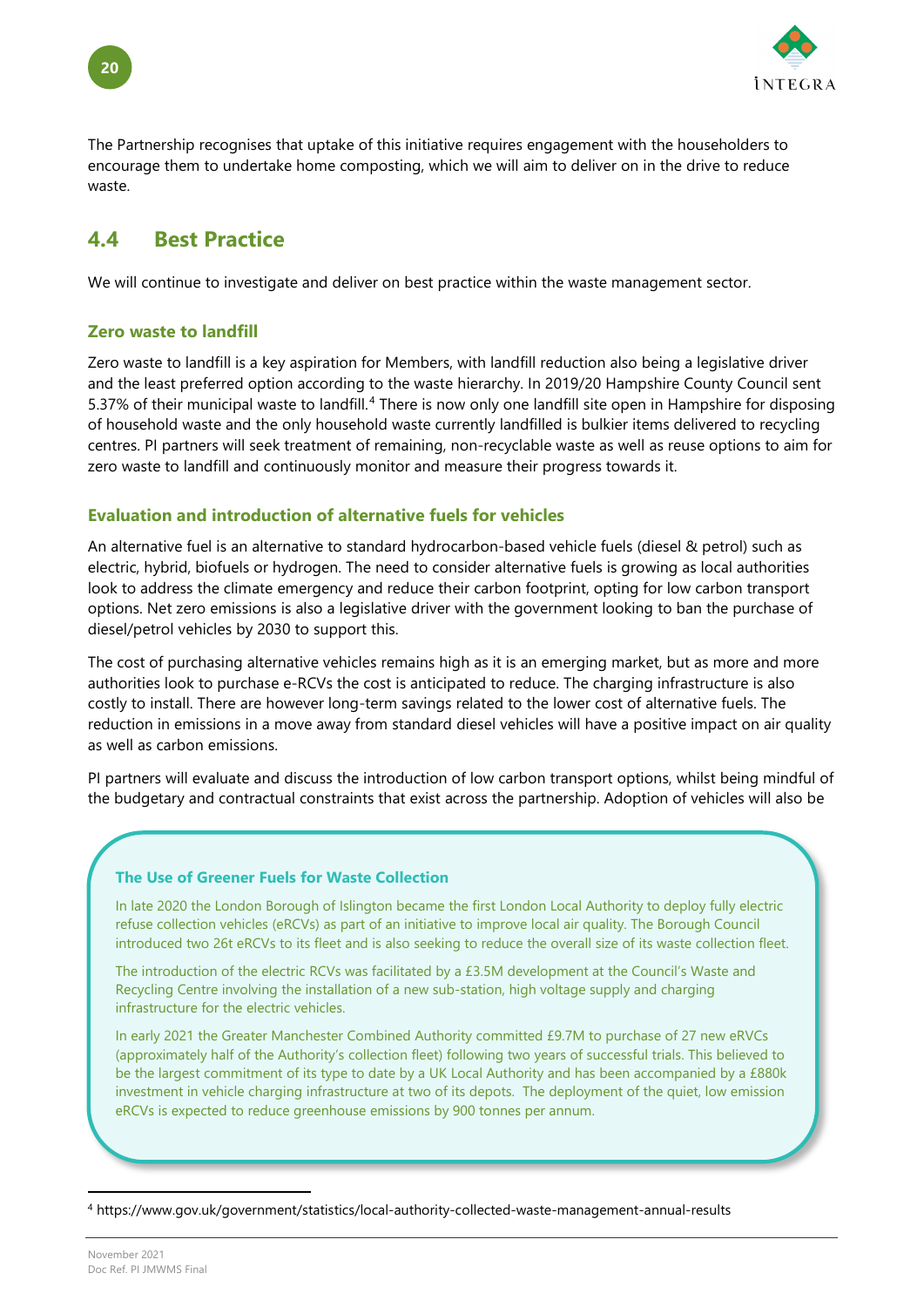

dependent on whether they are suitable to the geography of the area and the structure of collection rounds. Fleet conversions will ultimately be a local decision.

### <span id="page-25-0"></span>**Identification and evaluation of alternative technologies**

A number of alternative technologies exist for treating typical household wastes, all of which have a number of advantages, as well as disadvantages. Due to the existing contracts based on EfW technology it will not be financially viable to move away from EfW for the duration of the current contract, but PI will continue to keep a watching brief on alternative technologies for both MSW as well as the recycling fractions. Identification of the best solution for treating waste for Hampshire is a priority for the Partnership and this requires being mindful of the location of such technologies, treating waste at the highest level of the waste hierarchy as economically practicable, maximising diversion from landfill, reducing carbon emissions and balancing cost efficiency and waste management services.

Further consideration will be made towards opportunities to incorporate alternative technologies in the delivery of collection and waste processing services, identifying ways in which efficiency and cost savings could be achieved. By understanding material values we will consider the benefits from making changes to the MRFs to enable additional materials to be collected and processed.

## <span id="page-25-1"></span>**4.5 Service Delivery**

A number of strategic options will optimise the delivery of the waste management service across Hampshire.

#### <span id="page-25-2"></span>**Consistent, best practice approach to service provision**

This option is a key priority for Members. A consistent approach to service provision aligns with the whole system thinking partnership approach discussed at the start, with benefits to the approach being realised through potential synergies and savings. In particular, PI partners will aspire to implement consistent side waste, clinical waste and contamination policies. A consistent service which provides best practice and consistent for flats and communal properties would also be beneficial for the partnership and residents. This will ensure messages across Hampshire are consistent with a clear system of segregation and collection for both operatives and residents. A consistent approach will improve the transparency of the service for residents with the potential for cross boundary savings and a central support system. The partnership will be mindful of local decisions that may prevent a consistent approach across all policies.

#### <span id="page-25-3"></span>**Improved and consistent communications campaigns**

Communications are central to conveying messages to residents about the waste and recycling services and present an opportunity to increase resident engagement with services. Communications cut across a number of strategy areas and have an overarching impact on service delivery and performance – they should be output driven. PI partners will work to improve their communications and have a consistent, standardised approach for maximum impact county wide. This will include:

- consistent PI level messaging utilising 'Hampshire Recycles' initiatives; responsible messages will be presented at the local level to increase accountability, tailored to individual partner needs where necessary;
- development of a behavioural change communications plan; PI partners will challenge themselves, the wider community, including the private sector, and government by raising awareness and ownership of resource management issues to change society's attitude and behaviour towards maximising waste prevention, re-use and recycling;

**21**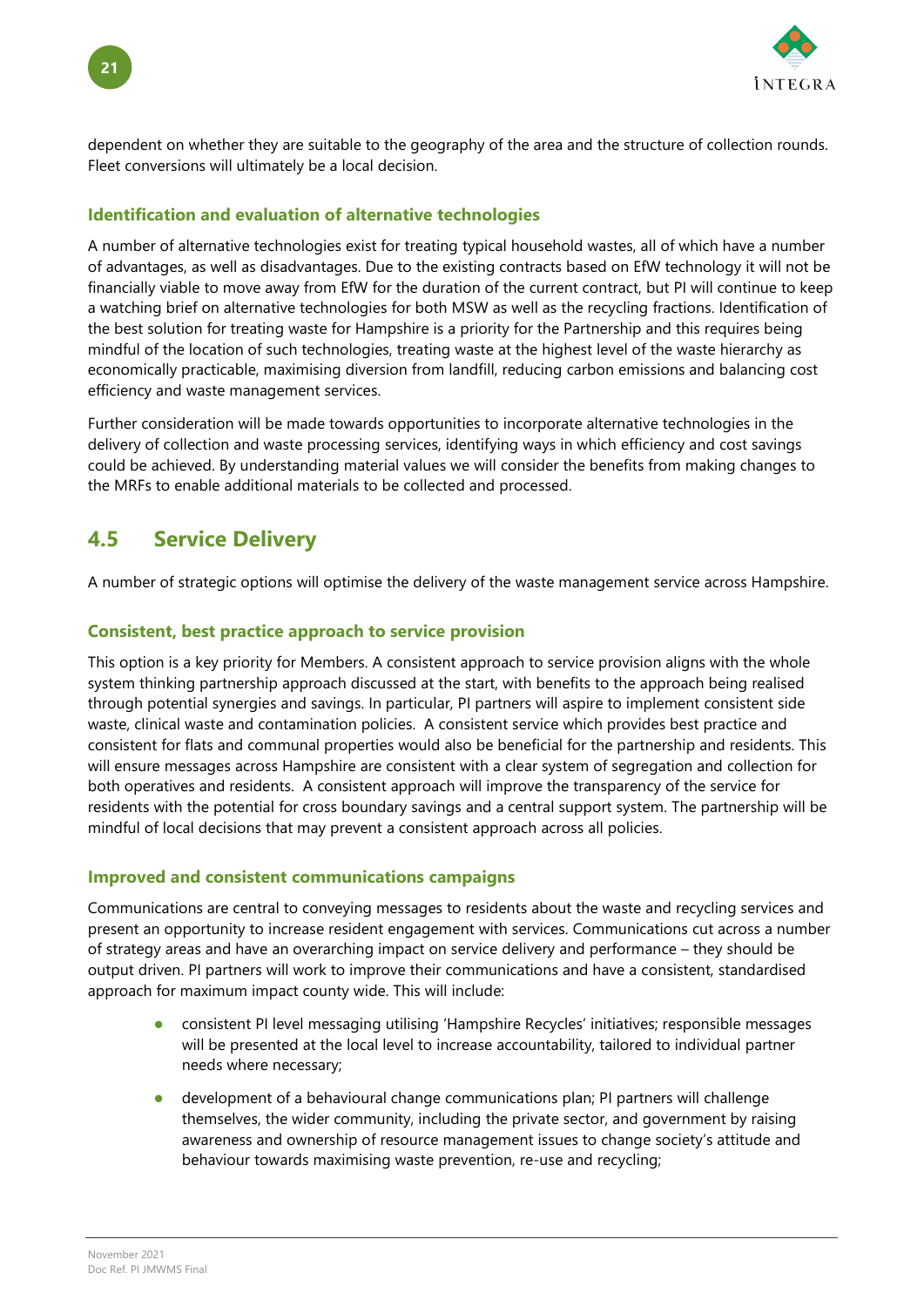

- increase use of social media / technology to communicate and engage with residents about the service to increase impact of messaging;
- provide enhanced consistent communications to support residents in understanding the roll out of any new waste services.

By improving and standardising our communications campaign, we aim to increase correct use of the service, drive down waste tonnages and increase our recycling rate. Our approach will create synergies in the service with a significant impact upon whole system costs in the medium-long term.

#### <span id="page-26-0"></span>**Consistent approach to staff training**

Following on with the consistency approach, PI partners will implement a consistent approach to staff training, both at operational and support staff levels. This will be centrally organised by the PI Executive with best practice training to include identifying contamination amongst other topics to improve performance county wide. We may be able to leverage better training costs if training is organised across county rather than at individual partner level, with better value for money, for example the Driver CPC Training organised by PI.

#### <span id="page-26-1"></span>**Increased cross boundary working**

PI partners will look to increase cross boundary working through greater collaboration and sharing of services across partners, to make efficiencies and savings within the service and across the partnership.

Currently the majority of services are delivered within respective partner boundaries apart from a few contracts where this is allowed (e.g., Basingstoke & Deane and Hart where difficult access properties are serviced across border). There is opportunity for the principles to be expanded out across more boundaries to maximise efficiencies where circumstances and services allow (in the short and long term). We would look at opportunities to increase our cross-boundary services across the partnership including for example bulky waste service, clinical waste service and HWRC services and for the delivery of any future food waste collections, treatment and disposal system. Services would be easier to deliver together if they were aligned; cross boundary service delivery will allow for journey routes to be optimised, with potentially less vehicles on the road, as well as the sharing of knowledge and best practice. Cross boundary working will need to be coordinated with Hampshire County Council and Veolia to manage disposal points and ensure that any proposals were feasible, with agreements made on funding and allocation of tonnages across partners, and considering delivery lead authority, cost sharing arrangements, inhouse vs outsourced delivery and the location of the most appropriate depots and waste transfer stations.

### <span id="page-26-2"></span>**Sharing of customer satisfaction surveys for the benefit of all partners**

Where customer satisfaction surveys related to waste services are carried out, the outcomes will be shared with all partners to share knowledge with the aim to improve service delivery. This ensures the residents views are shared amongst the partners allowing for feedback and best practice to be more easily identified and implemented.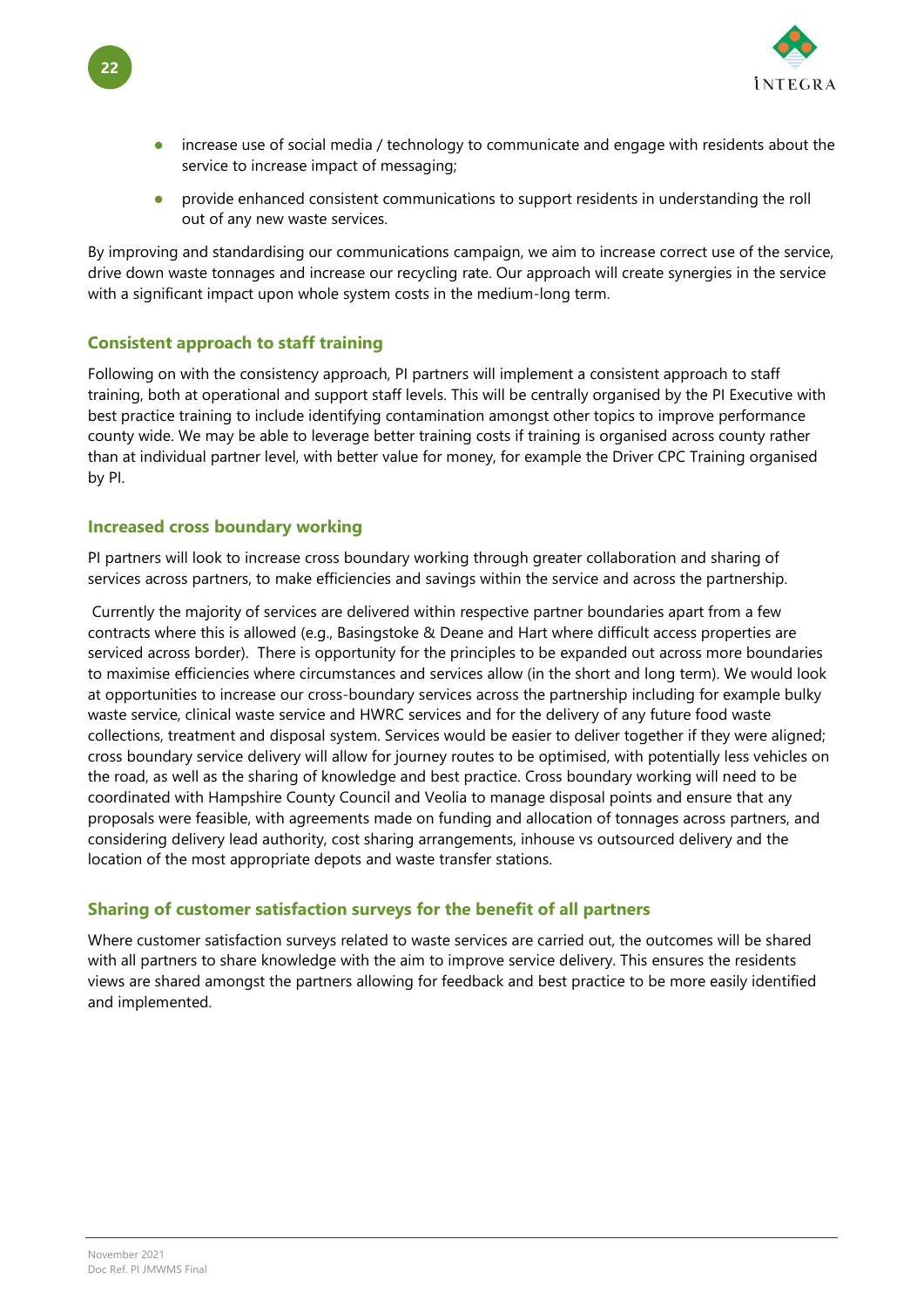

# <span id="page-27-0"></span>**5. Action Plan**

This JMWMS sets out the strategic direction for the Partnership and will be supported by a new operational partnership agreement and detailed action plan to take PI forward including meeting the requirements of the Environment Bill. We will collaboratively develop a detailed implementation plan based on the key objectives covered within the Strategy and PI partners will engage and agree on the approach to be taken going forward. A clear consensus is required by all stakeholders with collaboration, regular engagement and decision making necessary to ensure the implementation plan is realistic, achievable and reflects local needs and circumstances.

Implementation of the objectives will be vital for the Partnership in developing and ensuring a waste management service that is customer focused, delivers value for money and has sustainability incorporated throughout. The implementation plan once agreed will be managed by the PI Executive to setup any task and finish groups required for delivery of the plan, and to keep track of progress. Given the scale of the actions required to deliver the strategy, they will be prioritised, and all partners will be required to commit resources to assist with the delivery.

The table below sets out the key strategic actions that all PI Partners are signed up to by approval of this JMWMS, however it is not reflective of the final Action Plan:

| <b>Strategic Objective</b>      | <b>Strategic Actions</b>                                                                                               |
|---------------------------------|------------------------------------------------------------------------------------------------------------------------|
| Partnership Working             | Approval of the Joint Municipal Waste<br>$\bullet$<br>Management Strategy                                              |
|                                 | Adopting a whole systems approach to waste<br>services in Hampshire                                                    |
| Recyclables Material Management | Commitment to move to a twin stream system<br>٠<br>for dry recyclables.                                                |
|                                 | Commitment to reducing contamination of all<br>waste streams through joint working.                                    |
| <b>Waste Reduction</b>          | Support the aim of reducing waste in<br>$\bullet$<br>Hampshire.                                                        |
|                                 | Commitment to work together to increase the<br>$\bullet$<br>reuse of bulky waste.                                      |
| <b>Best Practice</b>            | Commitment to reviewing and sharing best<br>$\bullet$<br>practice to improve both performance and<br>service delivery. |
| Service Delivery                | Commitment to consistent communications to<br>$\bullet$<br>support service delivery across the partnership.            |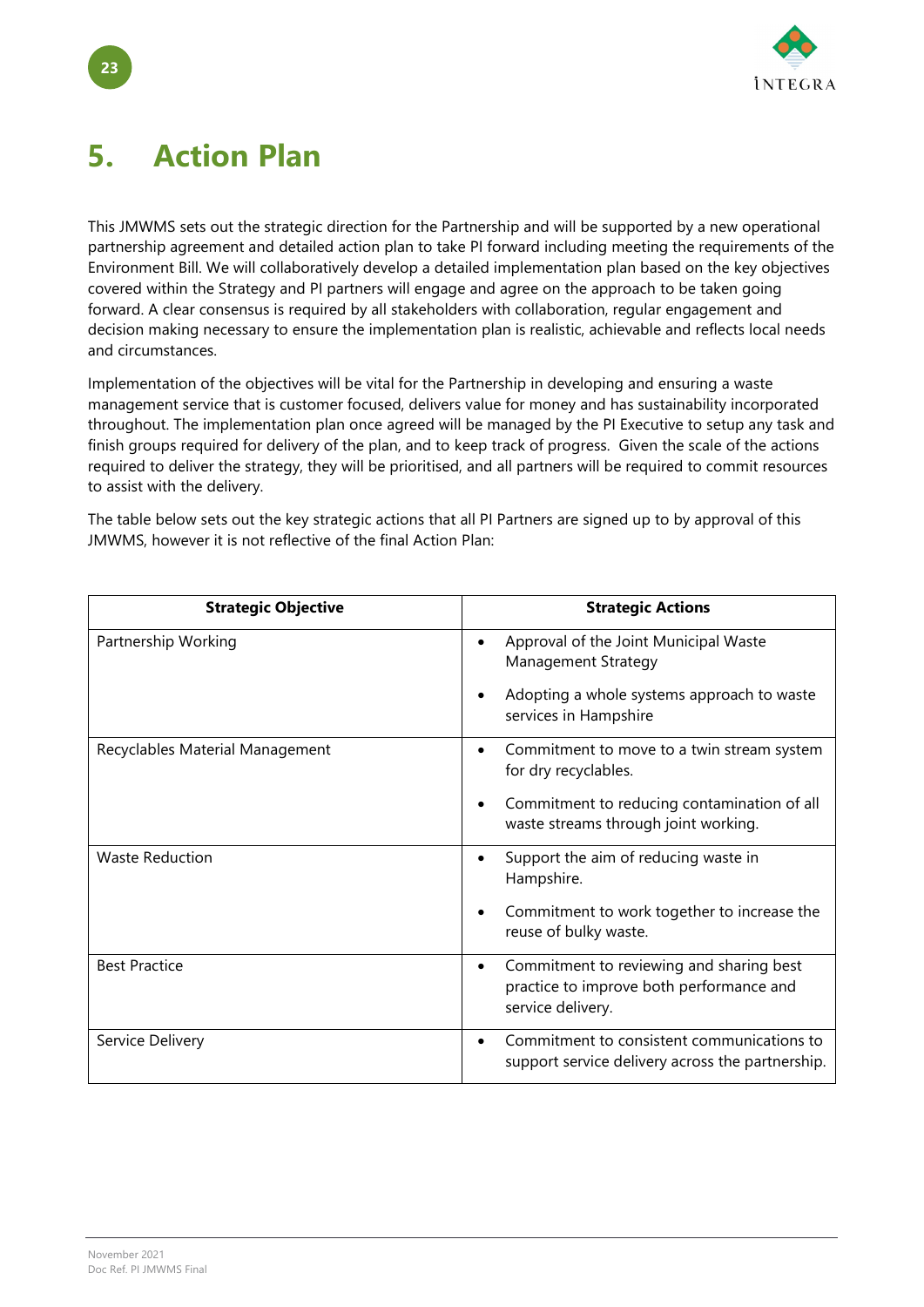

## <span id="page-28-0"></span>**Appendix one: The strategic options considered**

Engagement with key stakeholders across PI's partnering authorities was undertaken to identify and agree JMWMS aims and objectives. A series of engagement workshops were undertaken to firstly identify, and secondly assess options available to the Partnership, resulting in a short list of subjects to be incorporated into this JMWMS.

As support this process PI engaged Wood Group (Wood), a waste management consultancy, to review and update the JMWMS. Wood has previously supported the Partnership on a project identifying the most optimal service collection option; this has allowed the Partnership to plan for the implementation of a waste management solution for Hampshire and this current review builds on that work to develop a new forward looking JMWMS.

## <span id="page-28-1"></span>**Identification of strategic options**

The identification of strategic options commenced with a wide-ranging consideration of potential actions and activities that could be implemented in the management of waste; this resulted in an extensive longlist of options being identified, consisting of waste management options across areas including but not limited to:

- Waste collected (which materials are separated for recycling)
- Collection frequencies
- Waste containers (type and capacities)
- Recyclate separation at the kerbside (fully separate/two stream)
- Collection charges
- HWRCs
- Bulky waste
- **•** Alternative fuels
- **Waste treatment technologies**
- Communications

Evaluation criteria were identified based on anticipated priority areas for the partnership, as well as fundamental criteria for appraising waste management services. This consisted of a number of criteria grouped into four main themes – financial, environmental, social and technical.

## <span id="page-28-2"></span>**Officers workshop**

During the PI Officers workshop, officers were presented the long list subjects and evaluation criteria for consideration and evaluation. Officers had the opportunity to identify any long list subjects that they believed should be removed from the list, and to capture any additional subjects that should be included. Where there was consistent feedback the long list was updated accordingly. A similar process was undertaken for the evaluation criteria.

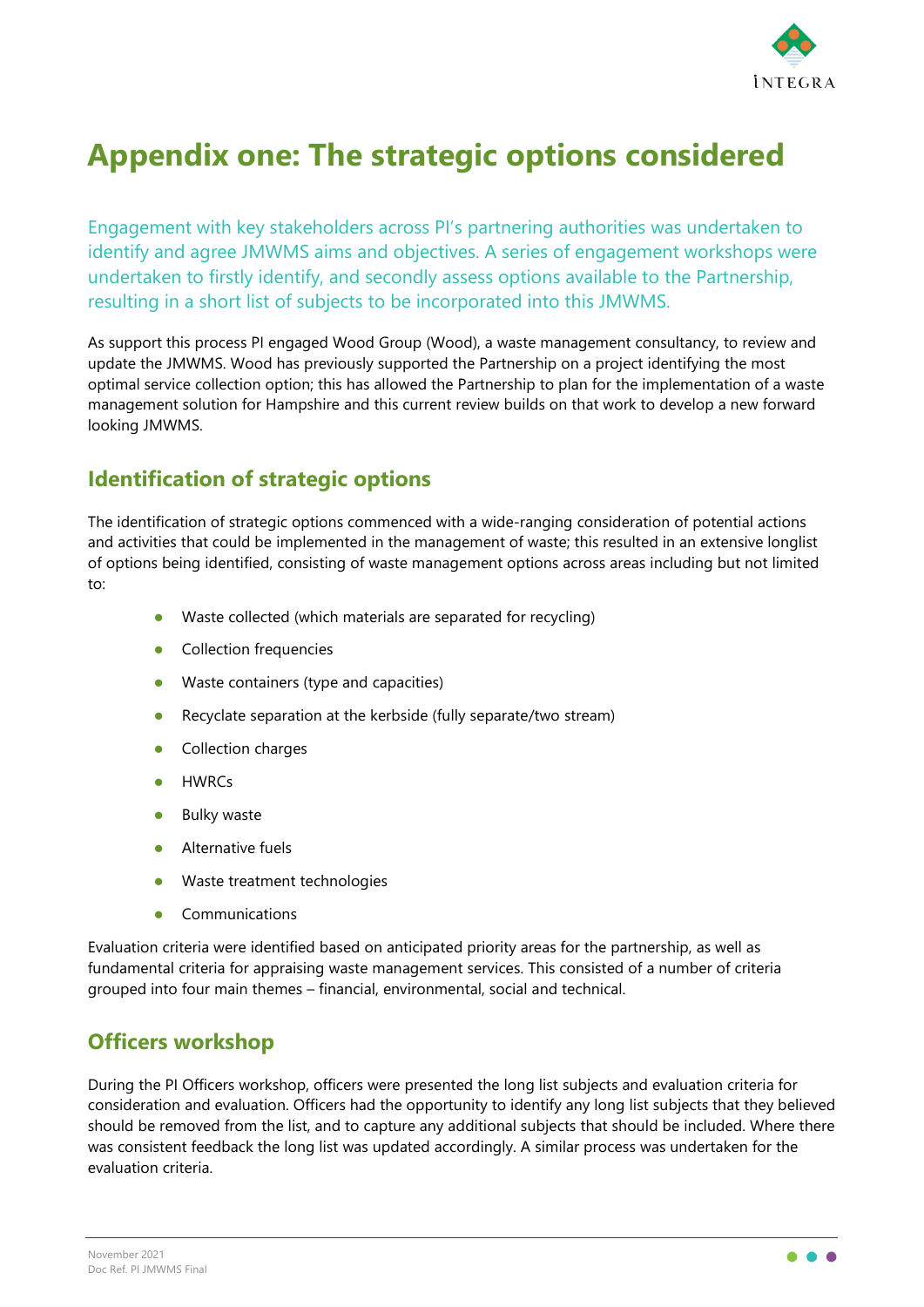

Officers then scored each evaluation criterion based on level of importance. Scoring allocation ranged from 1 (least importance) to 4 (greatest importance). Officers were asked to carefully consider these criteria and ensure that they provided a spread of weightings to ensure differentiation between importance. This resulted in an average evaluation criteria score being developed.

## <span id="page-29-0"></span>**Options appraisal**

Following the Officer workshop, Wood independently evaluated the long list against the criteria. Wood undertook a qualitative assessment of whether the impact of the subject was anticipated to be positive, negative or neutral against the current position. Those deemed to have a positive impact scored positively. Any evaluation criteria that were not relevant to a subject were scored as a 0 (no impact). The average score for each criterion as identified at the Officers workshop was used by Wood in the assessment of the agreed long list subjects.

Following the scoring and weighting exercise the long list subjects were ranked, allowing a short list of between 15 and 20 subjects to be identified. Following discussions with the Partnership a number of subjects were consolidated and some subjects which ranked low were also incorporated into the short list to as they were identified as being of long-term priority / importance for PI, therefore requiring inclusion within the Strategy, e.g. 'Retained and maximised income share for materials', as well as subjects which shape future service change e.g. 'Introduction of two stream collections'.

## <span id="page-29-1"></span>**Members workshop**

The proposed shortlist of subjects was then considered at the Members workshop. The aim of the Members workshop was to gain input from Members on the suitability of the proposed short-listed subjects, and to gain an understanding of which subjects have a greater priority. Following discussion on each group, Members were asked to rank each subject within each group in order of priority; numbers between 1 and 5 were allocated to each of the subjects in each group, with no repeated numbers being allowed.

The final shortlisted subjects are presented below within their respective groupings:

- Group  $1$  Partnership Working
	- o Identification of external funding opportunities
	- o Revision to PI funding arrangements
	- o Development of and commitment towards revised JMWMS Implementation Plan
	- o Whole system thinking at PI level
	- o Setting agreed performance indicators and targets
- **Group 2 Recyclable Material Management** 
	- o Introduction of two stream collections
	- o Reduced contamination
	- o Retained and maximised income share for materials
- Group 3 Waste Reduction
	- o Increased reuse from bulky waste
	- o Development and delivery of waste prevention initiatives